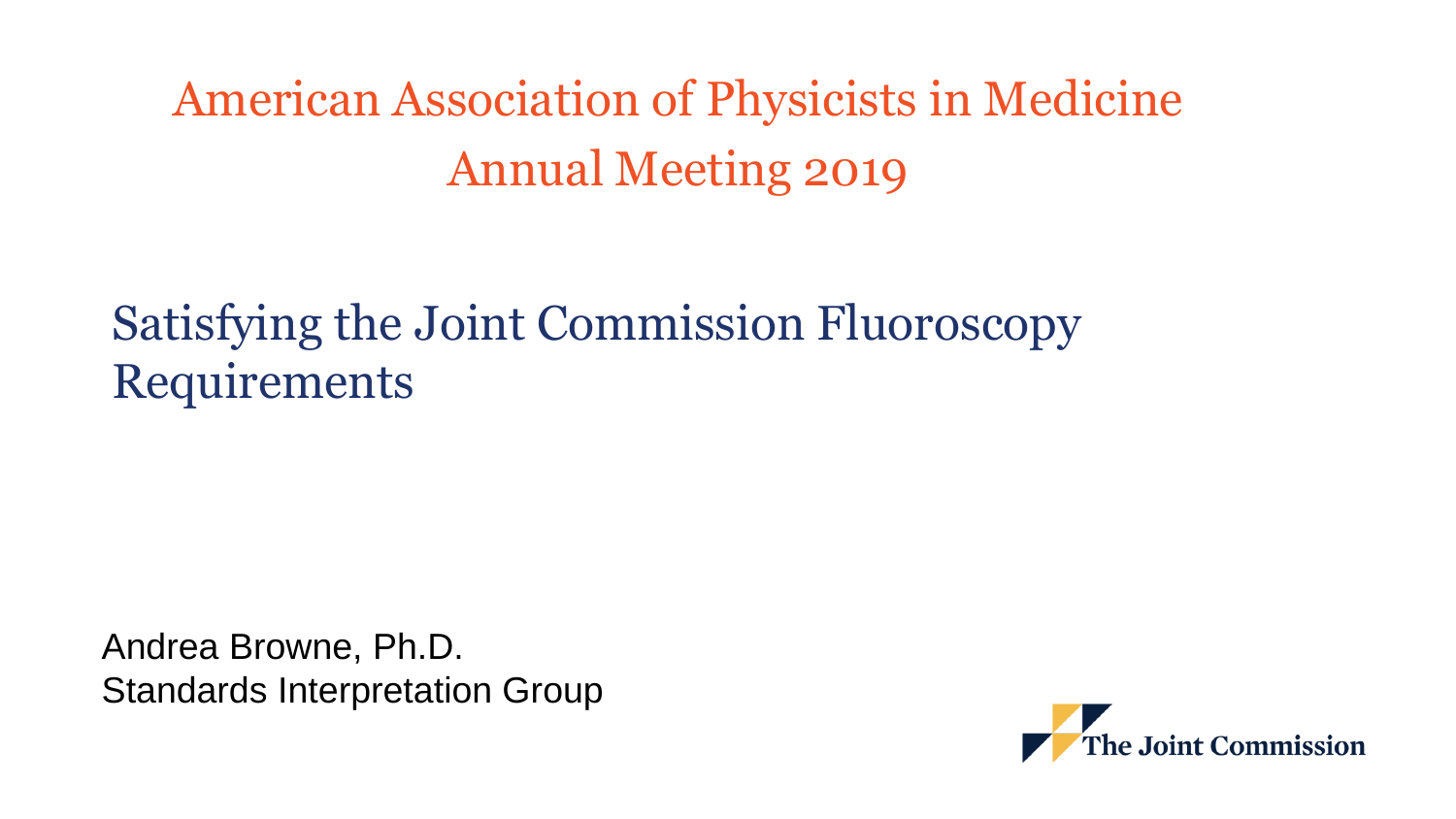#### Plan of Attack

#### Diagnostic Imaging Standards

- A. Modifications to original elements of performance
- B. Imaging Requirements effective January 1, 2019

#### Common questions from accredited organizations related to diagnostic imaging

- A. Equipment
- B. Personnel
- C. Policies/Procedures

#### Requirements for Improvement scored at survey 2018/Q1 2019

- A. Over view of data
- B. Examples of specific items scored in diagnostic imaging

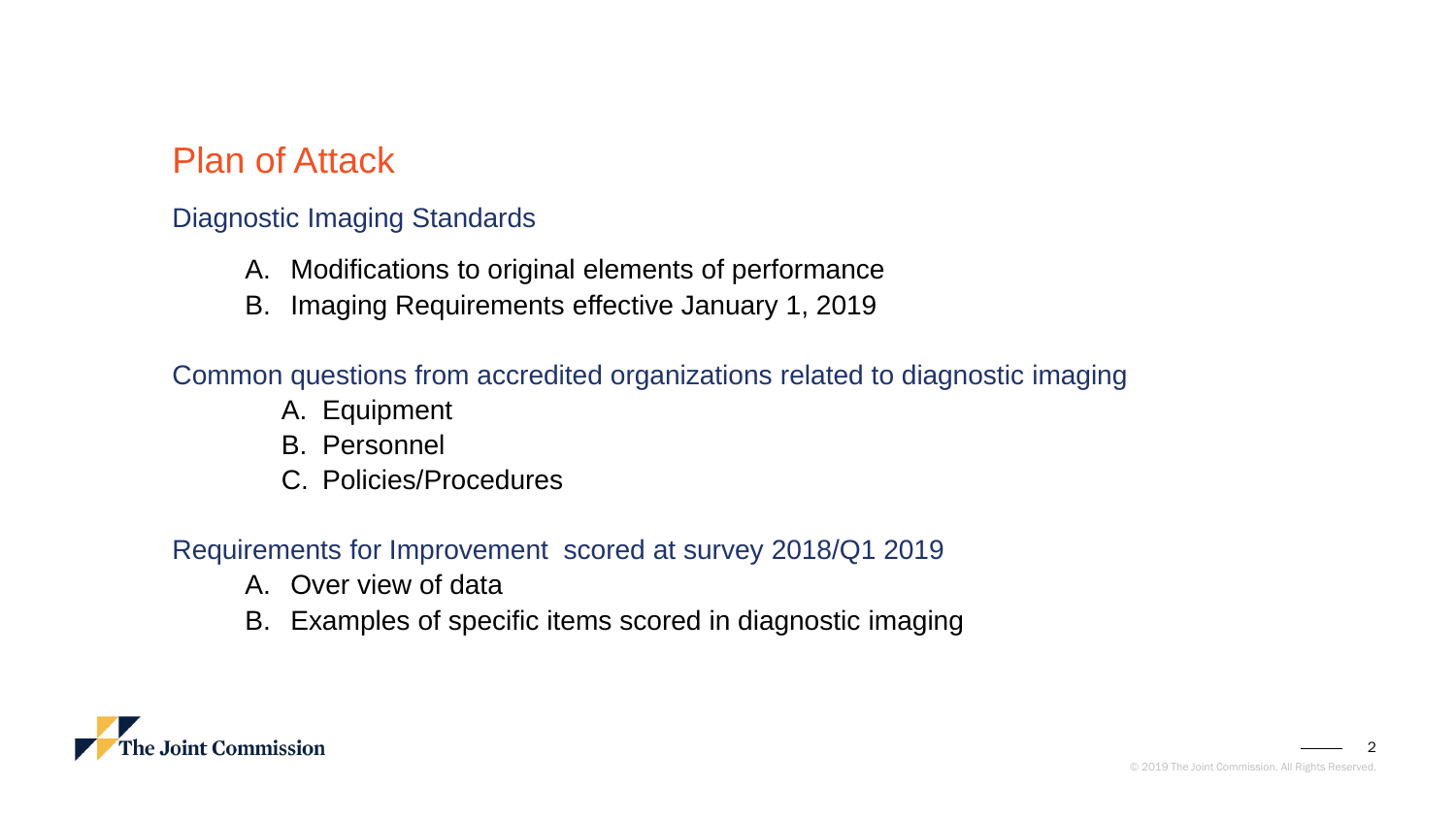

#### **Mission:**

- − To continuously **improve** health care…
- − By **evaluating** health care organizations –
- − meaningful assessment
- − by discovering unknown risks
- − To provide **safe** and effective care
- − **Inspiring** them to excel

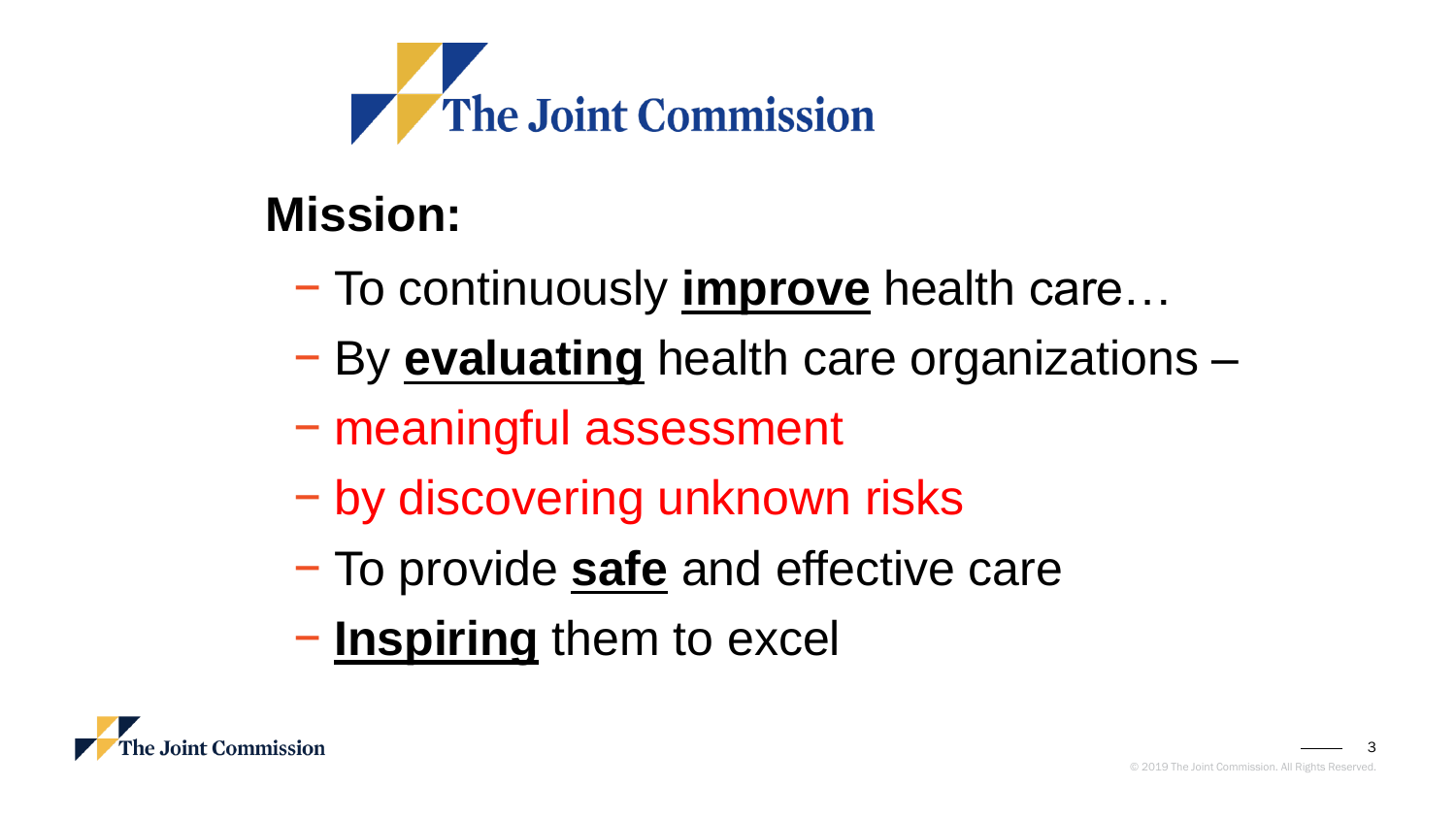

# FluoroscopyStandards

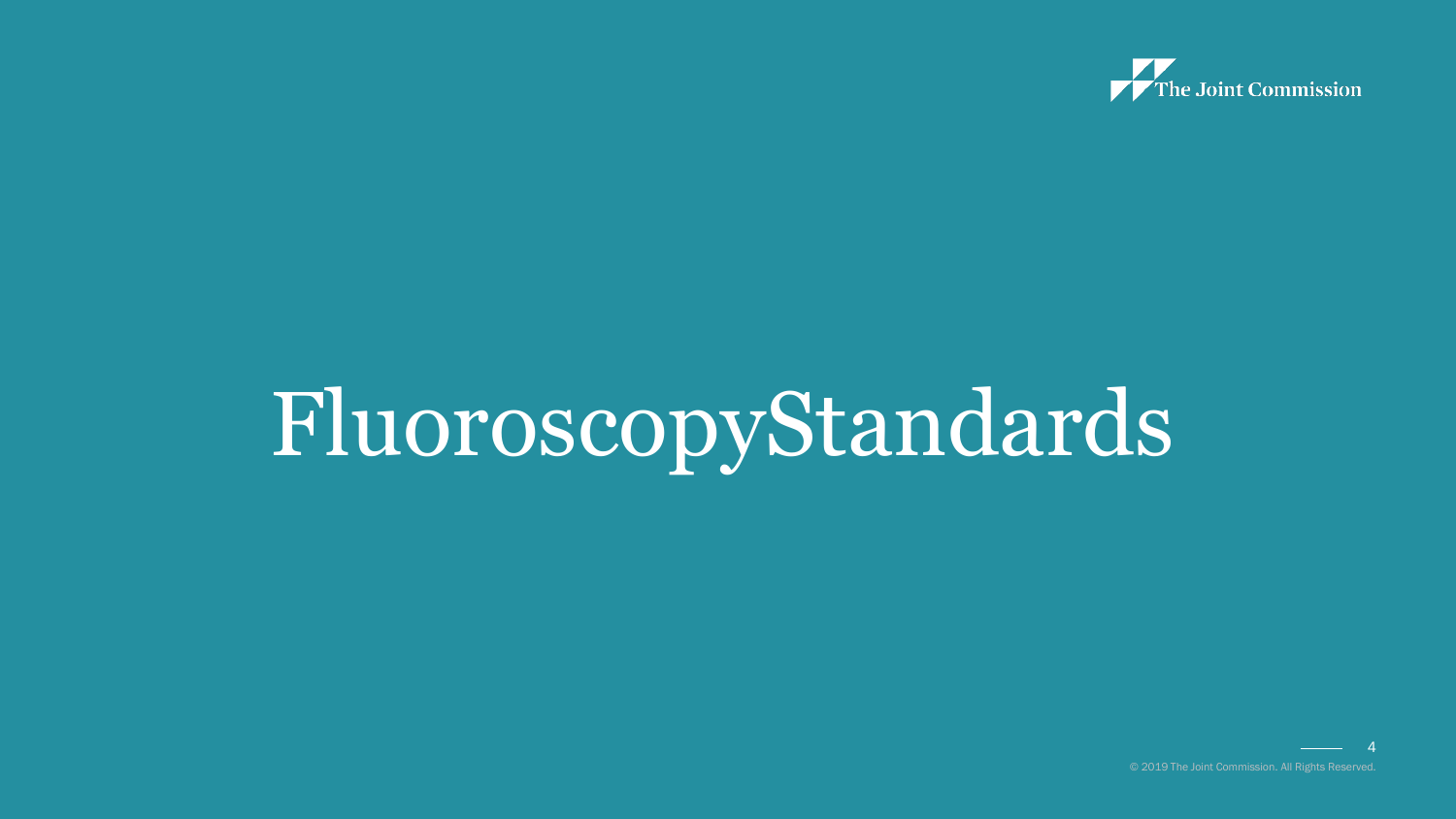## Fluoroscopy Standards

− Imaging Requirements effective January 1, 2019

**▶ Standards Revisions for Organizations Providing** Fluoroscopy Service

− Applicable to:

Ambulatory health care **≻Office based surgery ≻Critical Access Hospitals ≻Hospitals** 

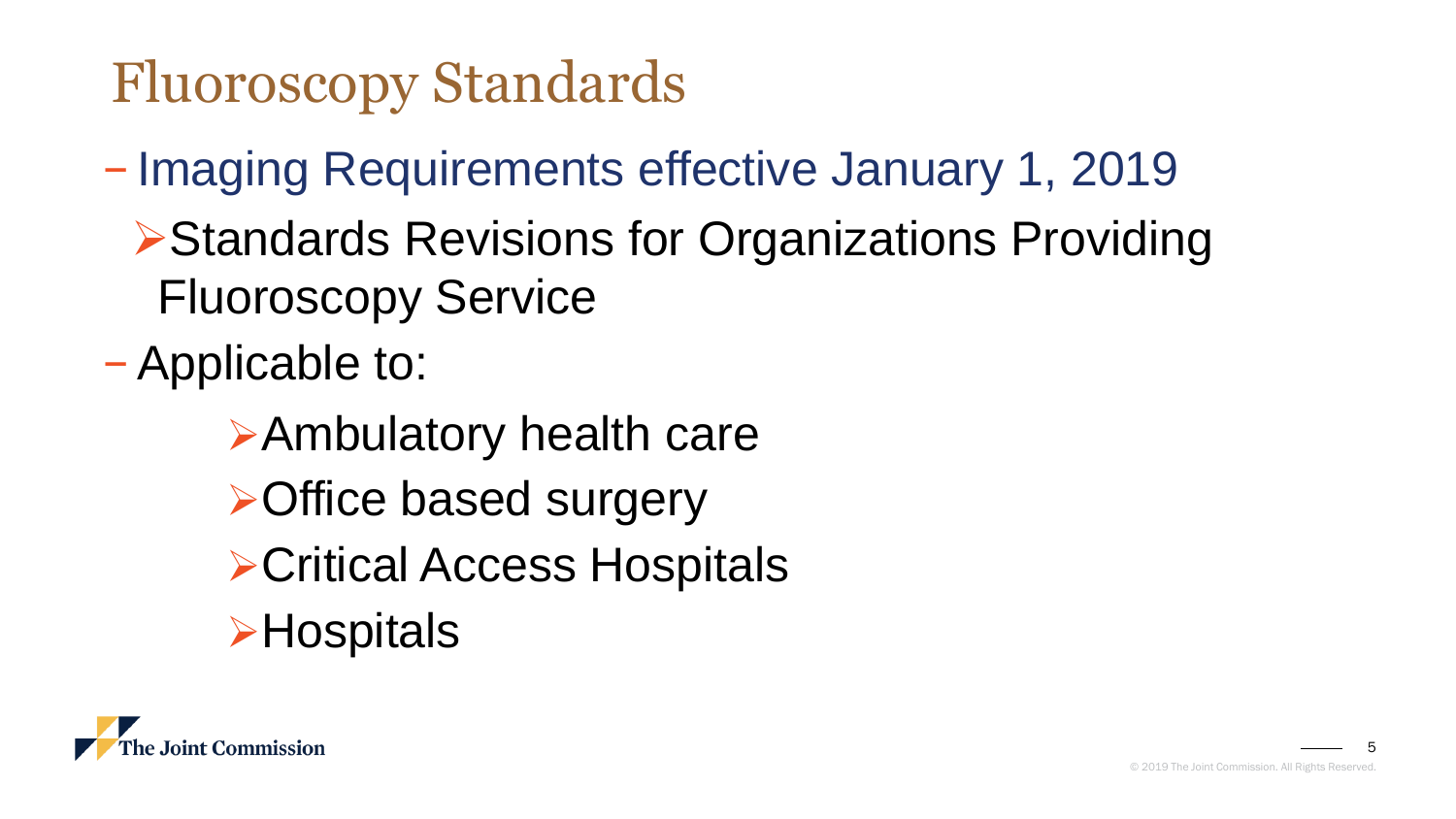## **How will they be surveyed?**

- **≻No changes to the on-site survey agenda**
- Compliance will be assessed as part of the current survey activities, (e.g. *EC, Competence Assessment, Data Management)*
- $\triangleright$  Evaluation of compliance will be incorporated into the current patient tracer processes, file review, patient, provider, staff, and leadership **interviews/discussions**



切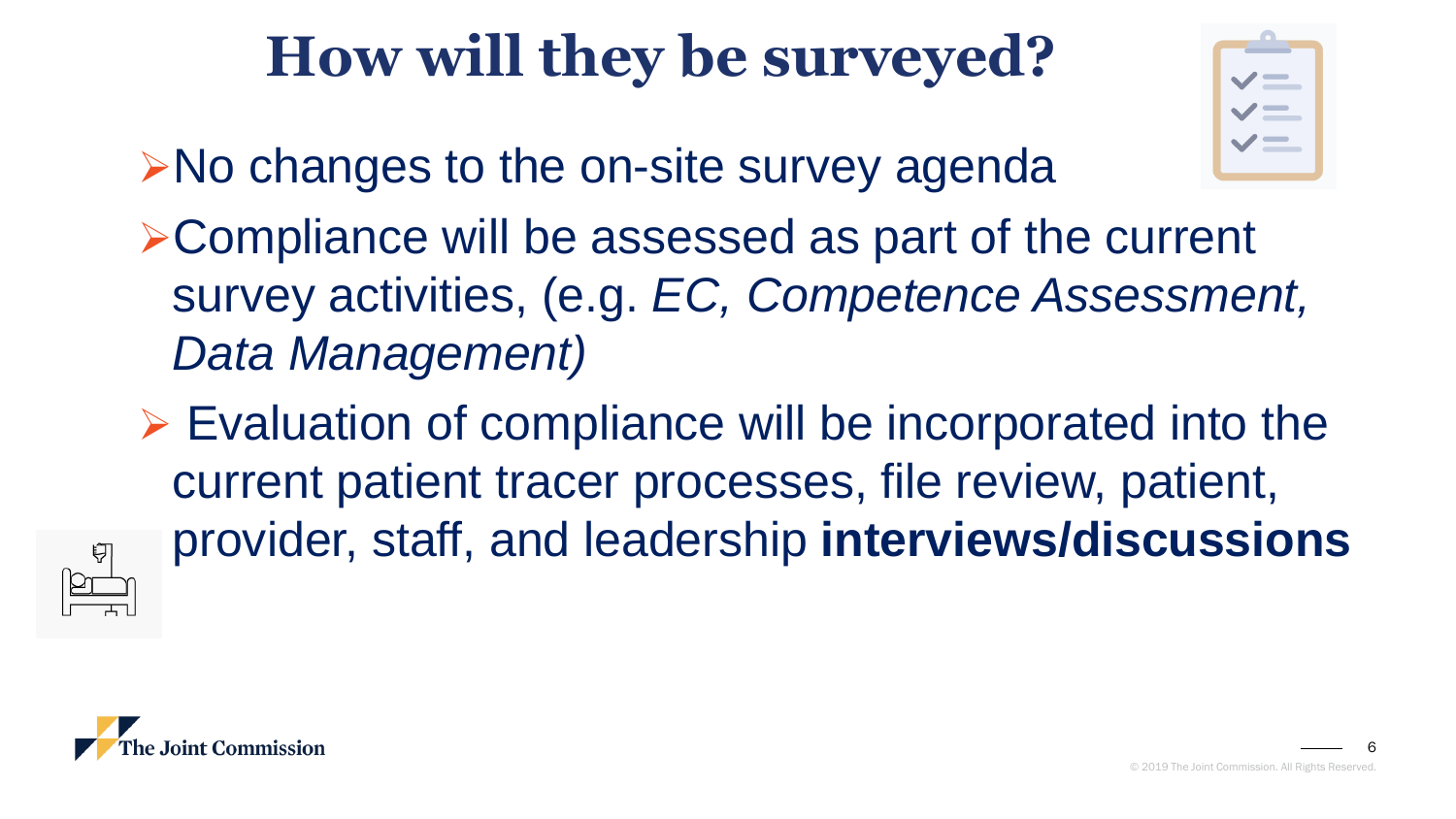**Support Safe Environment of Care:** Management of Risks EC.02.02.01

- − EP 7 Minimize risks associated with selection and use of hazardous energy sources.
	- −**Effective July 1, 2018**
	- −Note 2: This includes the use of proper <<staff>>shielding during fluoroscopic procedures.



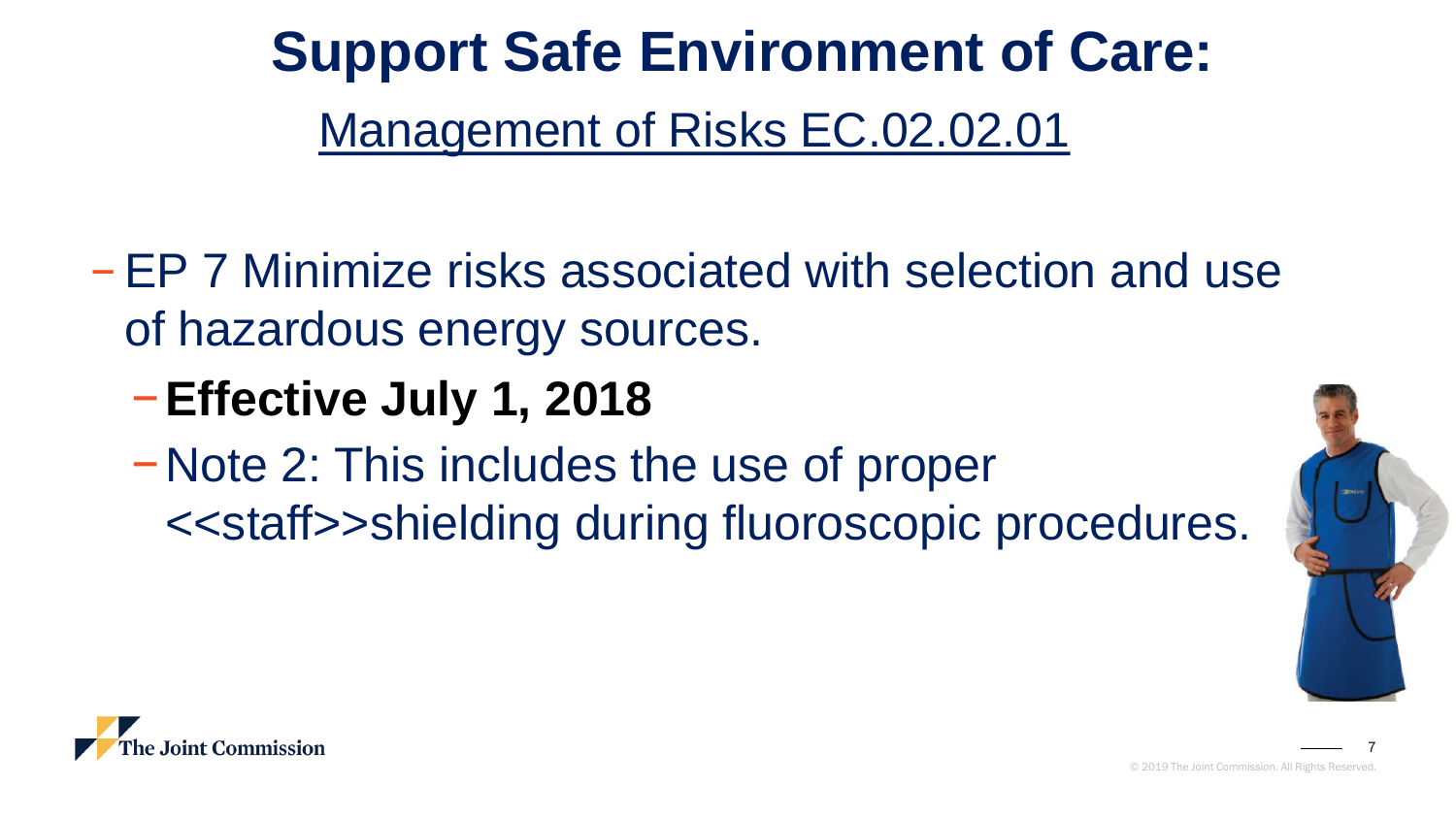## **Support a Safe Environment of Care**

Management of Risks EC.02.02.01

- 
- − EP 17 For organizations that provide computed tomography (CT), positron emission tomography (PET), nuclear medicine (NM) or fluoroscopy services: The results of staff dosimetry monitoring are reviewed at least quarterly by the radiation safety officer, diagnostic medical physicist, or health physicist to assess whether staff radiation exposure levels are "as low as reasonably achievable" (ALARA) and below regulatory limits.

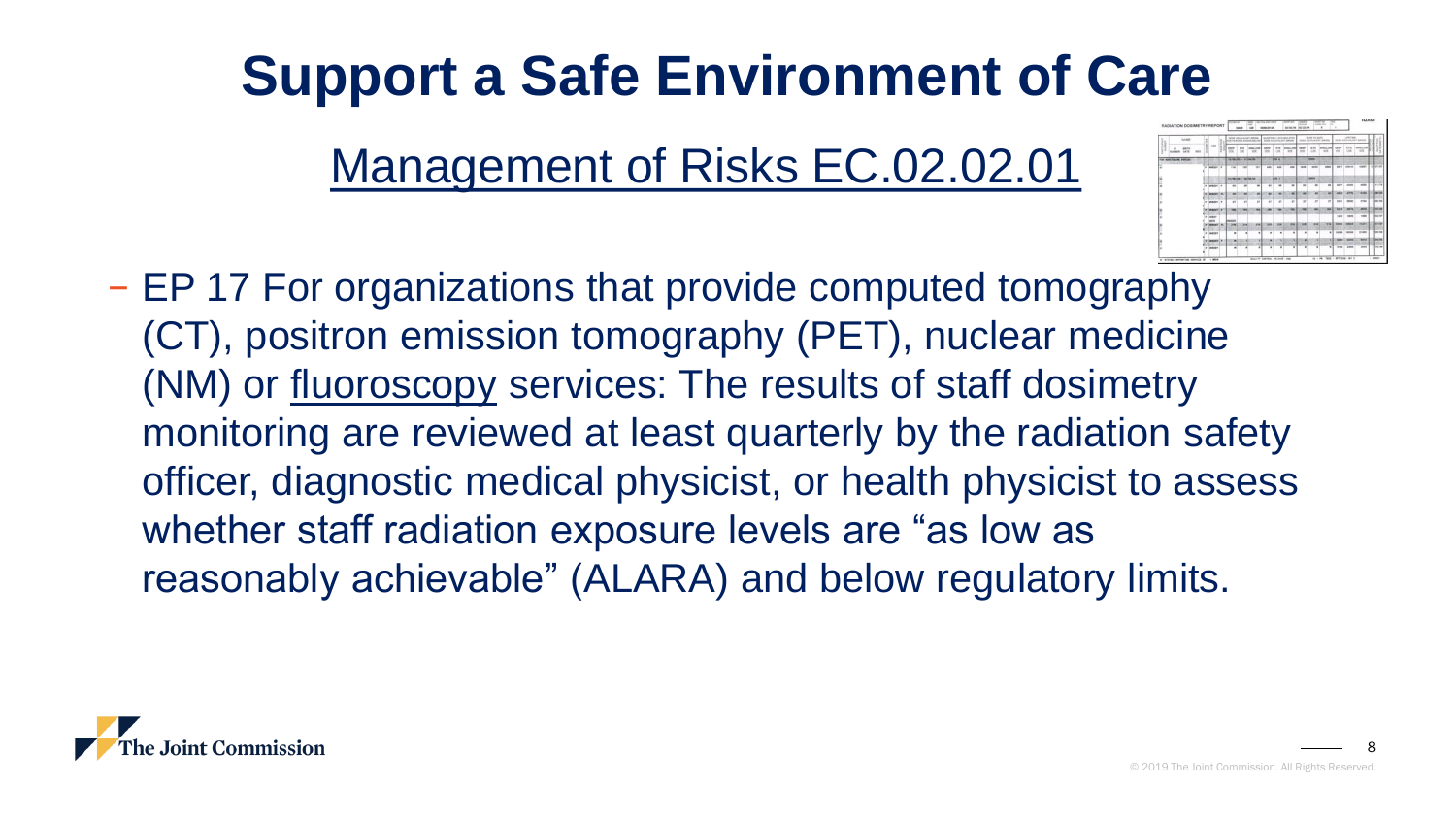## **Imaging equipment functions properly:**

### Inspects, tests and maintains medical equipment EC.02.04.03 Effective 01/01/2019

EP 34 For organizations that provide fluoroscopic services: At least **annually,** a diagnostic medical physicist conducts a performance evaluation of fluoroscopic imaging equipment. The evaluation results, along with recommendations for correcting any problems are documented.

TJC Glossary Annually: One year from the date of the last event, plus or minus 30 days. Synonymous with every 12 months, once a year, or every year.

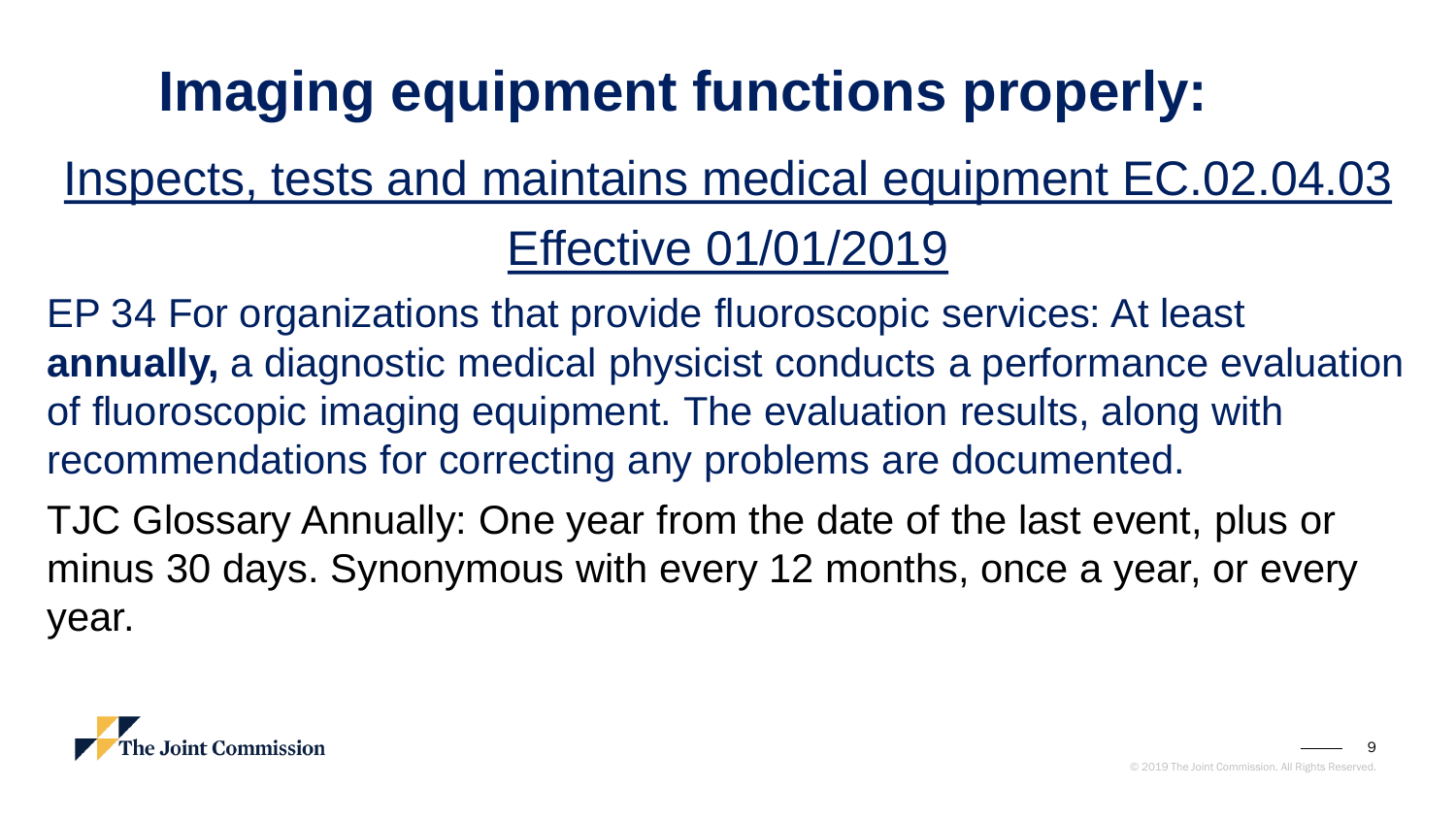

#### The evaluation includes an assessment of the following:

- Beam alignment and collimation
- ‒ Tube potential/kilovolt peak (kV/kVp) accuracy
- Beam filtration (half-value layer)
- ‒ High contrast resolution
- ‒ Low contrast detectability
- ‒ Maximum exposure rate in all imaging modes
- ‒ Displayed air-kerma rate and cumulative-air kerma accuracy (when applicable)

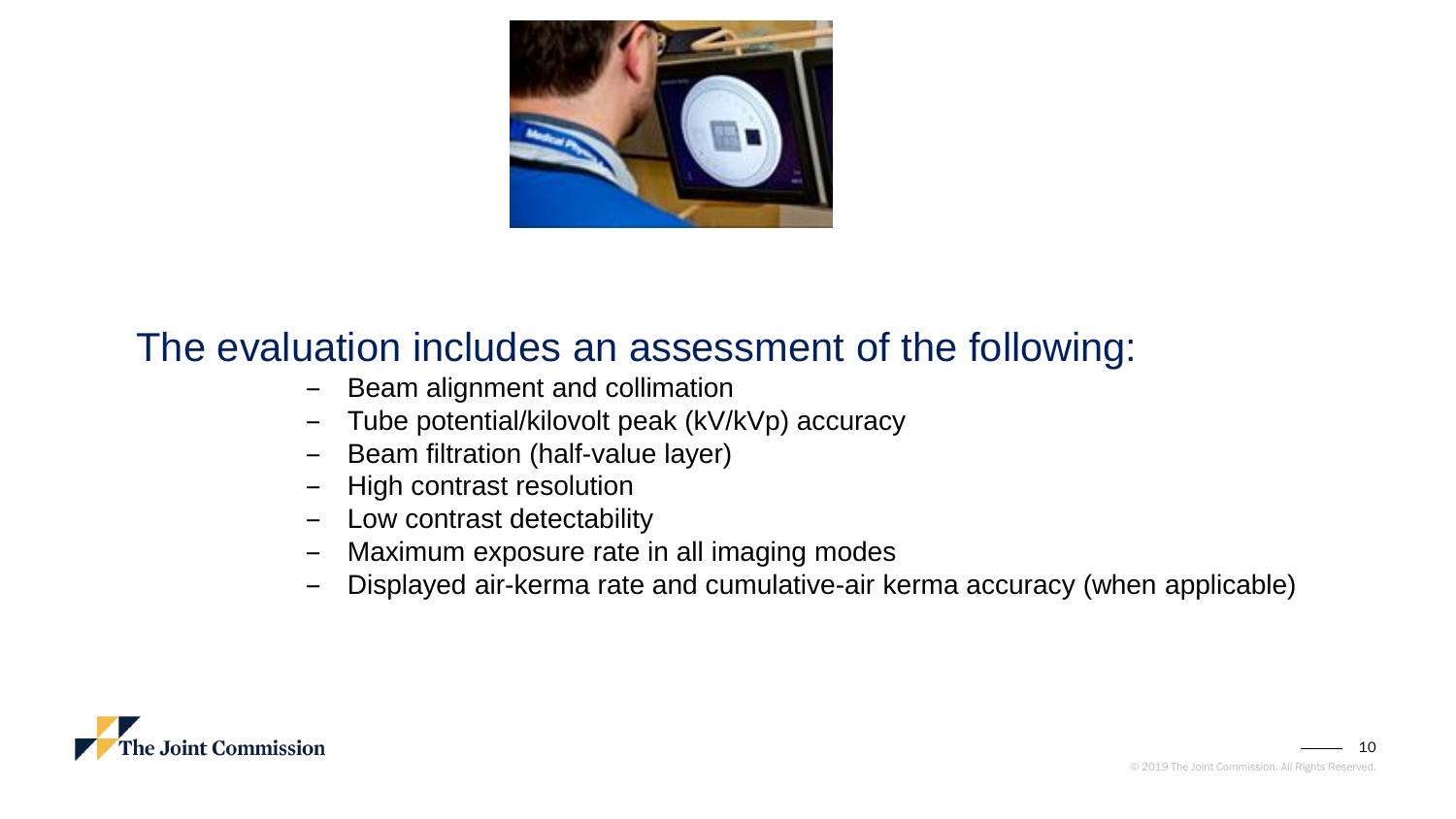#### **Notes…**

Note 1: Medical physicists may be assisted by individuals with required training and skills as determined by the physicist.

This element of performance **does not** apply to fluoroscopy equipment used for therapeutic radiation therapy treatment planning or delivery.



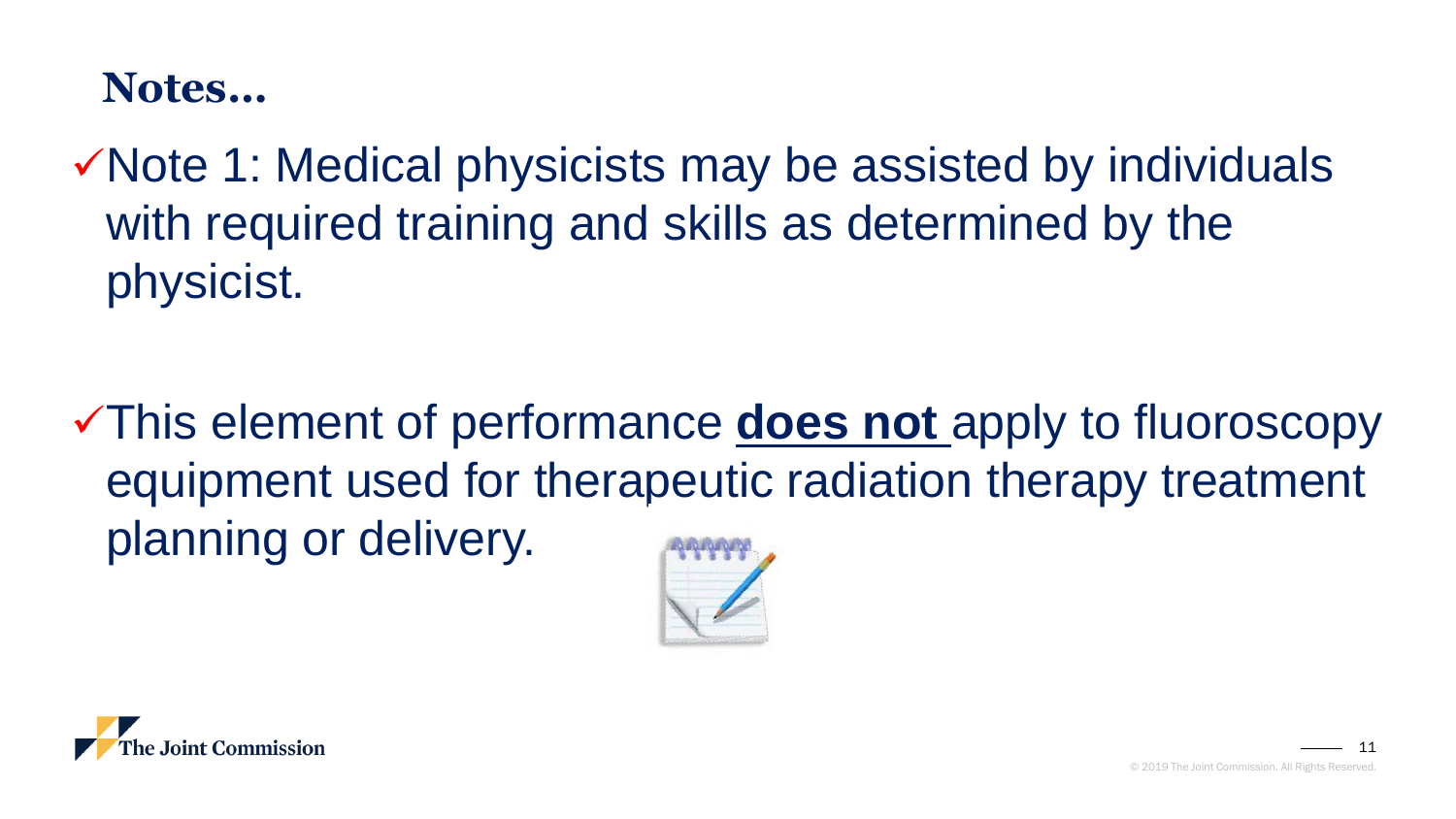#### **Minimum qualifications, training:**

#### Staff participate in ongoing education and training: HR.01.05.03

- − EP 15 Ongoing and annual training for individuals (including physicians, non-physicians and ancillary personnel) who use fluorescopic equipment:
	- Radiation dose on timization techniques and tools for pediatric and adult patients (Image Gently, Image Wisely)
	- Does not apply to huoroscopy equipment used for radiation therapy treatment planning or delivery



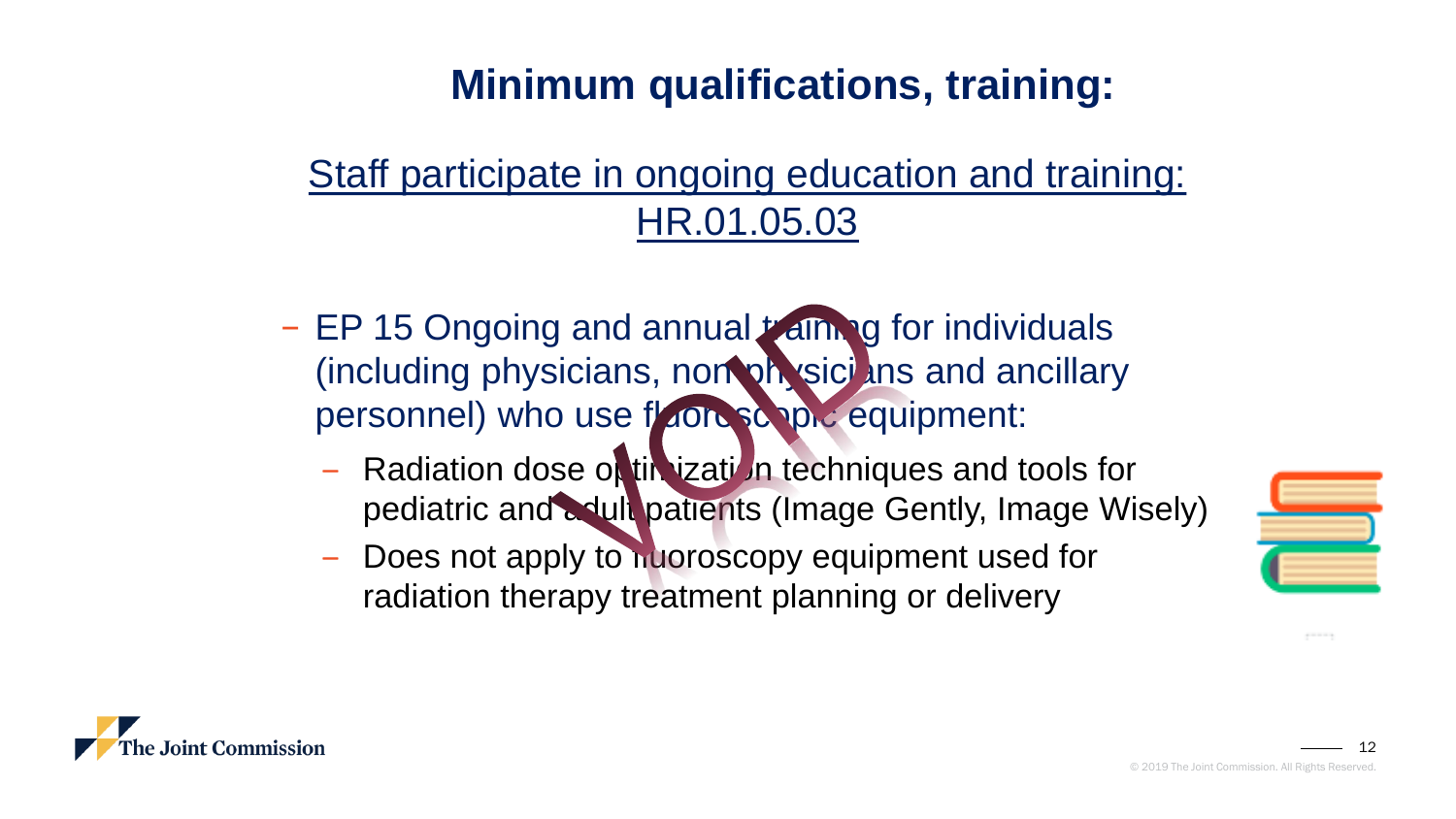Based on Focus Groups with experts and stakeholders DSSM addressed the education and competency of fluoroscopy users.

**However**, we received a great deal of comment indicating

- Annual requirement was too frequent
- Certain physician specialties should be excluded.

Further review within the Joint Commission concluded that there were Elements of Performance already in place that could be used to ensure training and competency in the use of fluoroscopy.

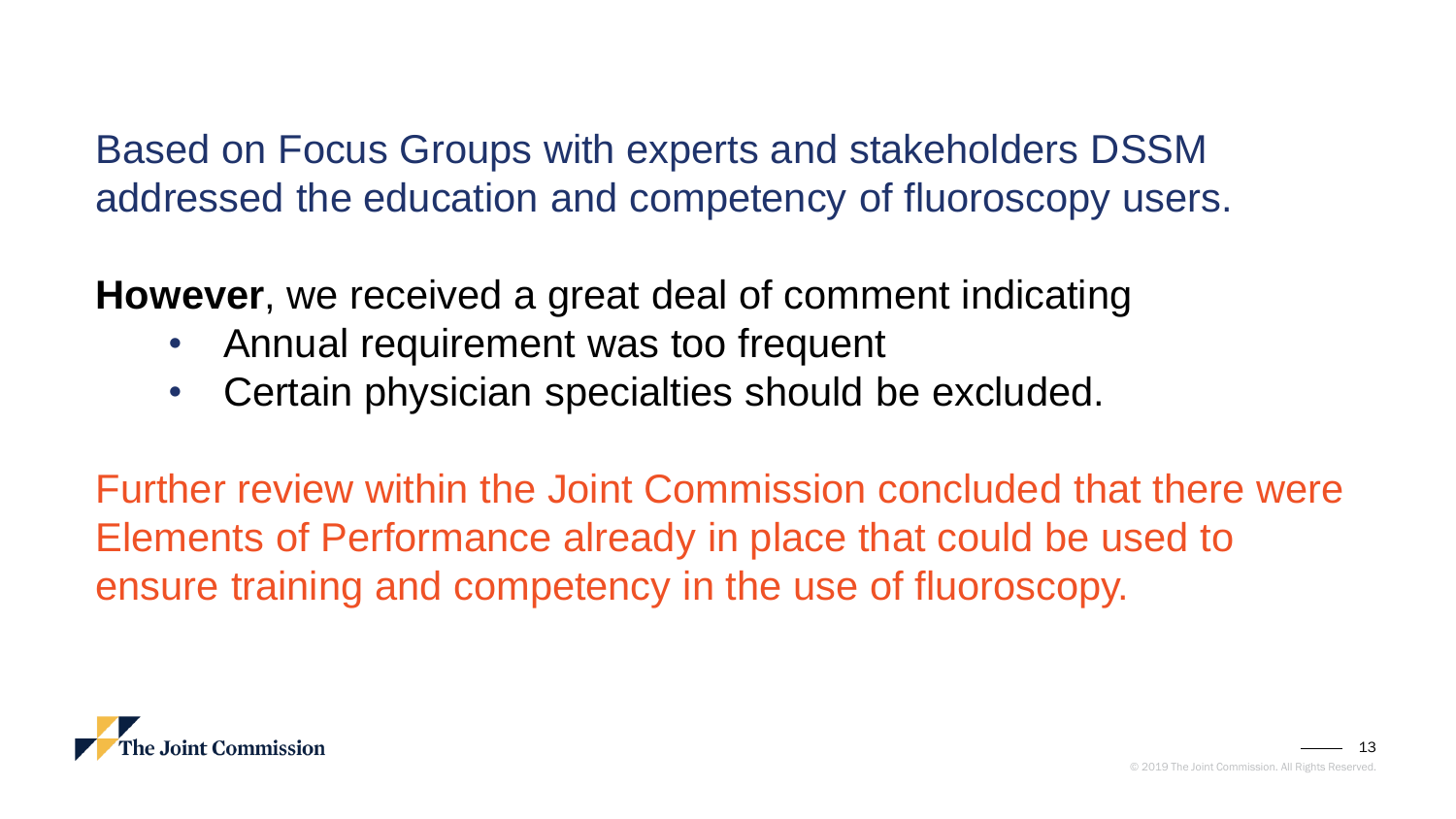HR.01.05.03 EP 15

## Notifications

- − Change in EP posted on 6/17/2019
- − August issue of Perspectives

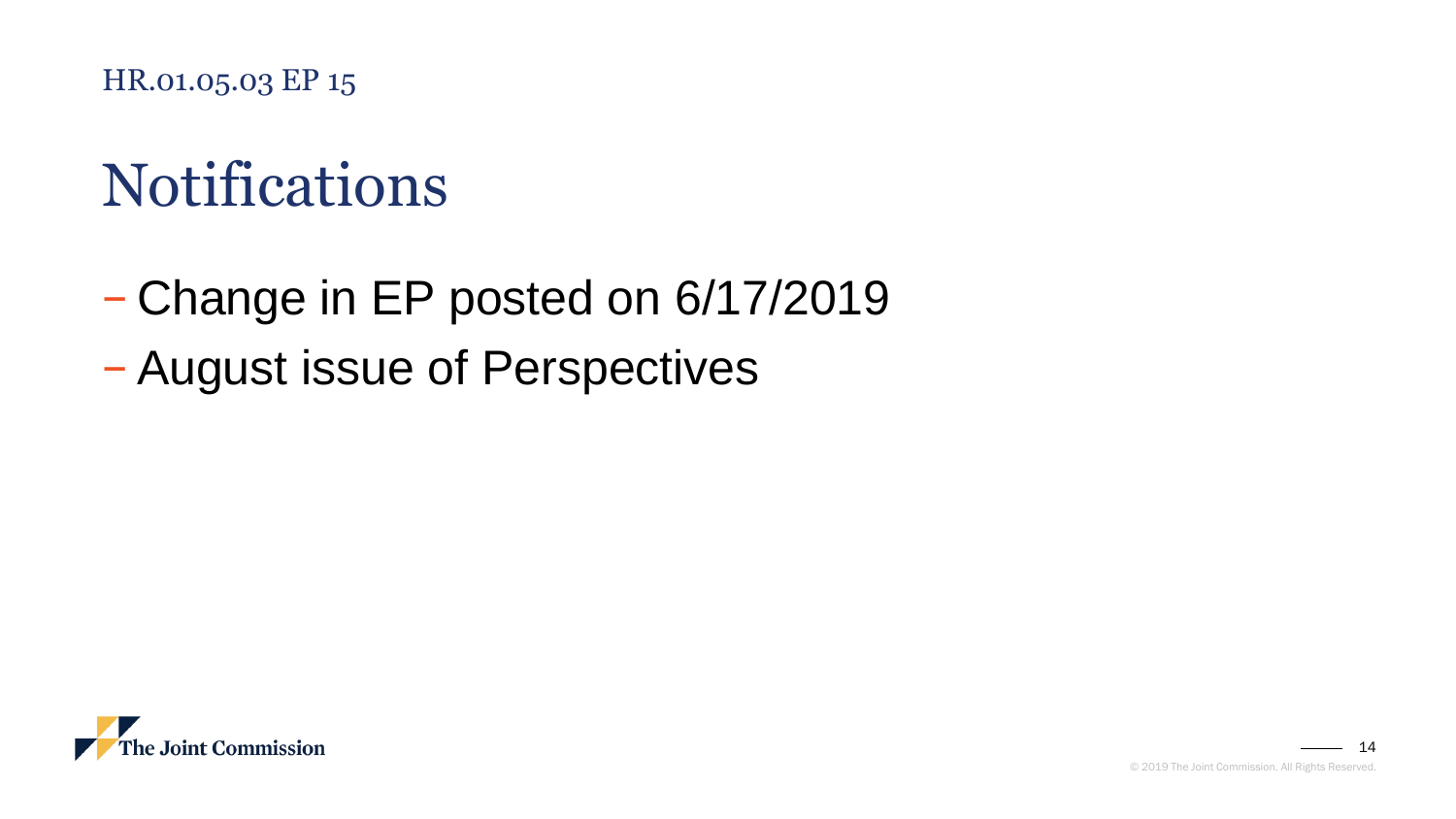#### **HR. 01.05.03 Staff participate in ongoing education and training.**

**EP 1** Staff participate in ongoing education and training to maintain or increase their competency and, as needed, when staff responsibilities change. Staff participation is documented.

#### **HR.01.06.01 Staff are competent to perform their responsibilities.**

**EP 1** The hospital defines the competencies it requires of its staff who provide patient care, treatment, or services. (See also NPSG.03.06.01,EP 3)

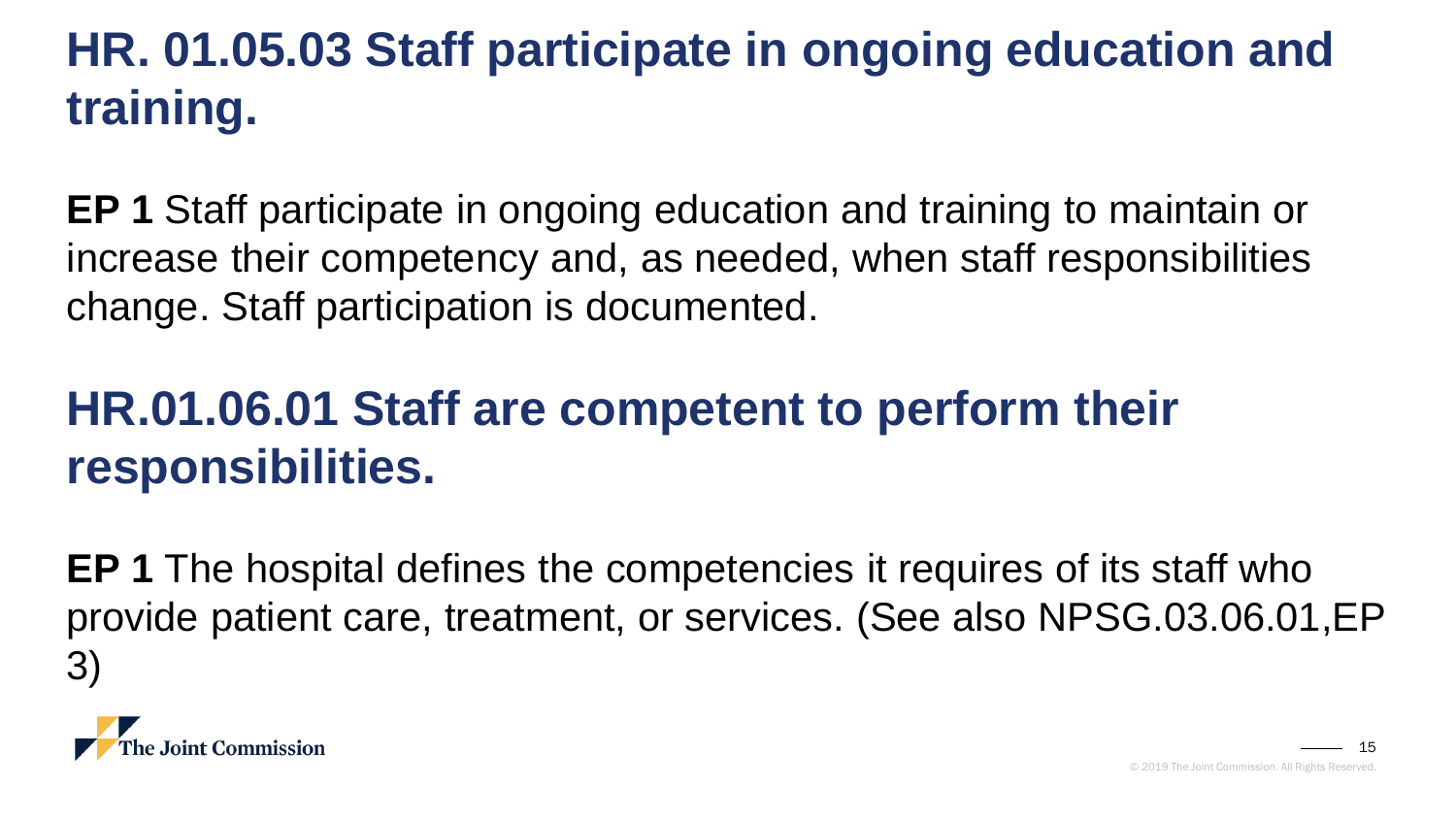**EP 3** An individual with the educational background, experience, or knowledge related to the skills being reviewed assesses competence. Note: When a suitable individual cannot be found to assess staff competence, the hospital can utilize an outside individual for this task. If a suitable individual inside or outside the hospital cannot be found, the hospital may consult the competency guidelines from an appropriate professional organization to make its assessment.

**EP 5** Staff competence is initially assessed and documented as part of orientation.

**EP 6** Staff competence is assessed and documented once every three years, or more frequently as required by hospital policy or in accordance with law and regulation.

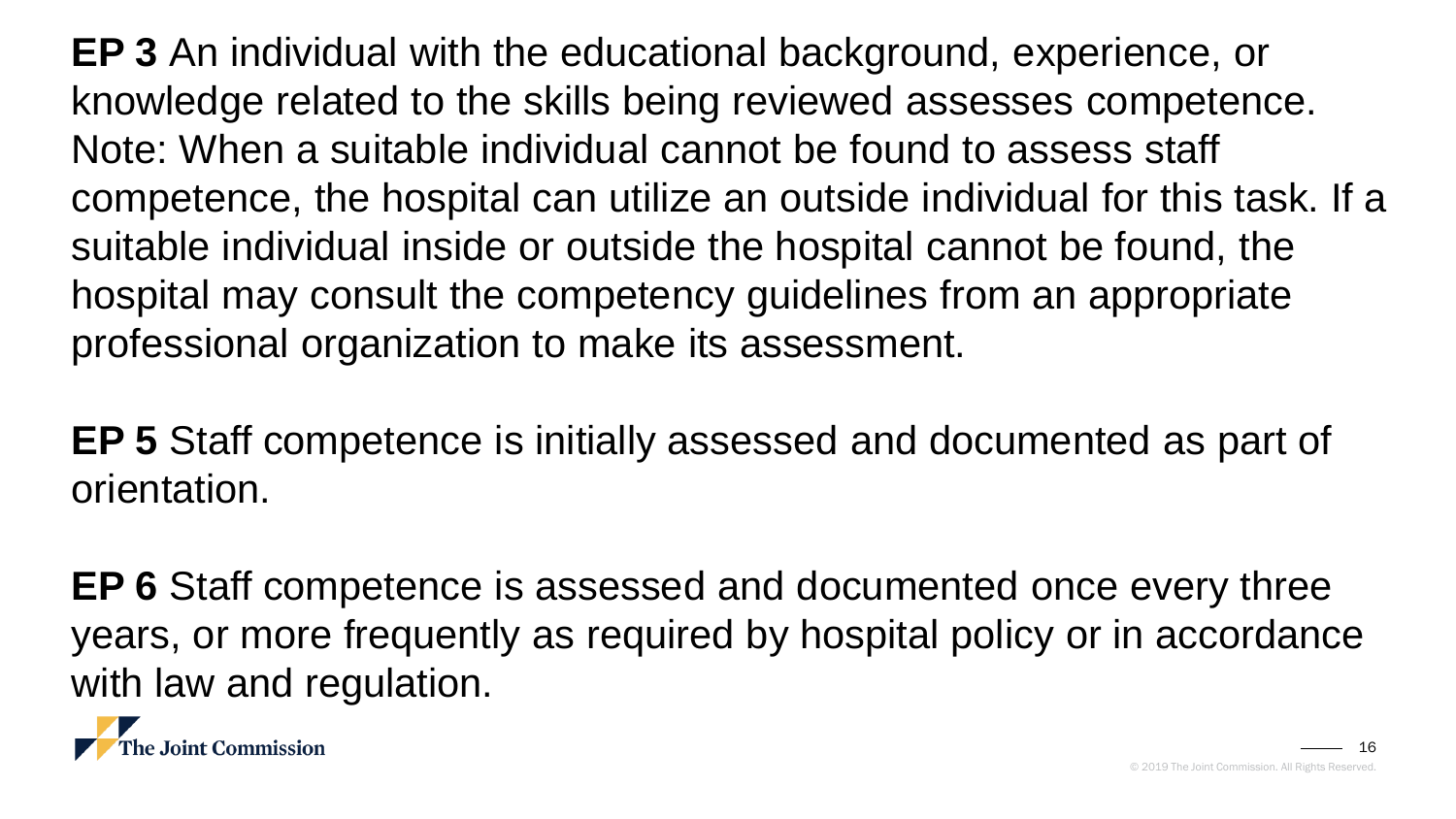#### Non-Hospital Programs (Ambulatory Health Care- AHC, Office Based Surgery- OBS)

HR.02.01.03 The organization grants initial, renewed, or revised clinical privileges to individuals who are permitted by law and the organization to practice independently.

Before granting initial or revised privileges, the organization uses primary sources when documenting training specific to the privileges requested.

Note 1: The verification of relevant training informs the organization of the licensed independent practitioner's clinical knowledge and skill set. Verification must be obtained from the primary source of the specific credential. Primary sources include the specialty certifying boards approved by the American Dental Association for a dentist's board certification, letters from professional schools (for example, medical, dental, nursing) and letters from postgraduate education or postdoctoral programs for completion of training.

Designated equivalent sources may be used to verify certain credentials in lieu of using the primary source. See the Glossary for the list of designated equivalent sources.

Note 2: A primary source of verified information may designate to an agency the role of communicating credentials information. The designated agency then becomes acceptable to be used as a primary source.

Note 3: An external organization (for example, a credentials verification organization [CVO]) or a Joint Commission– accredited health care organization functioning as a CVO may be used to collect credentialing information.

Both of these organizations must meet the CVO guidelines listed in the Glossary.

Note 4: When it is not possible to obtain information from the primary source, reliable secondary sources may be used. A reliable secondary source could be another health care organization that has documented primary

The Joint Commission

source verification of the applicant's credentials.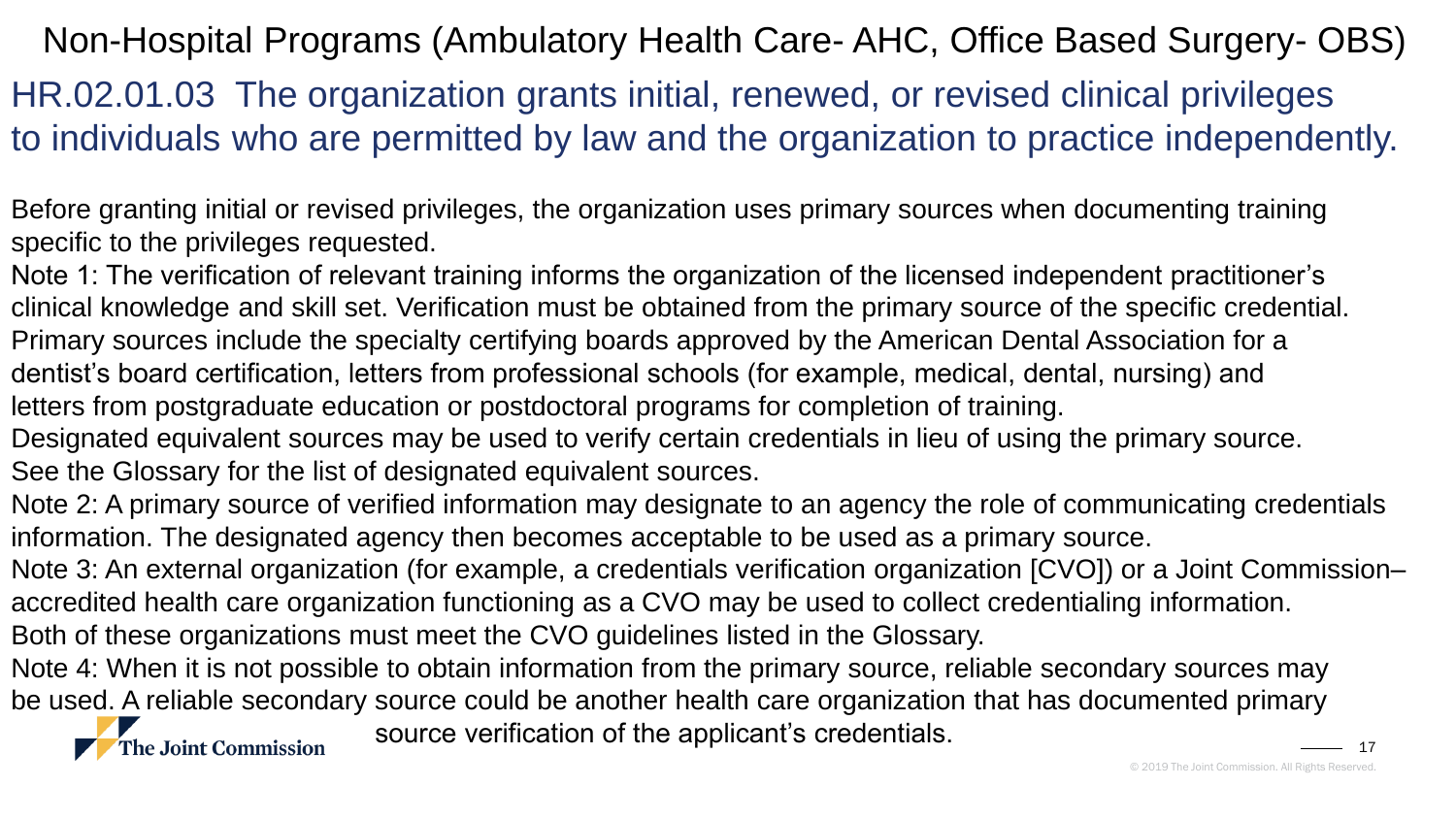#### **MS.03.01.01 The organized medical staff oversees the quality of patient care, treatment, and services provided by practitioners privileged through the medical staff process.**

**EP 16** For hospitals that use Joint Commission accreditation for deemed status purposes: The medical staff determines the qualifications of the radiology staff who use equipment and administer procedures.

Note: Technologists who perform diagnostic computed tomography exams will, at a minimum, meet the requirements specified at HR.01.01.01, EP 32.

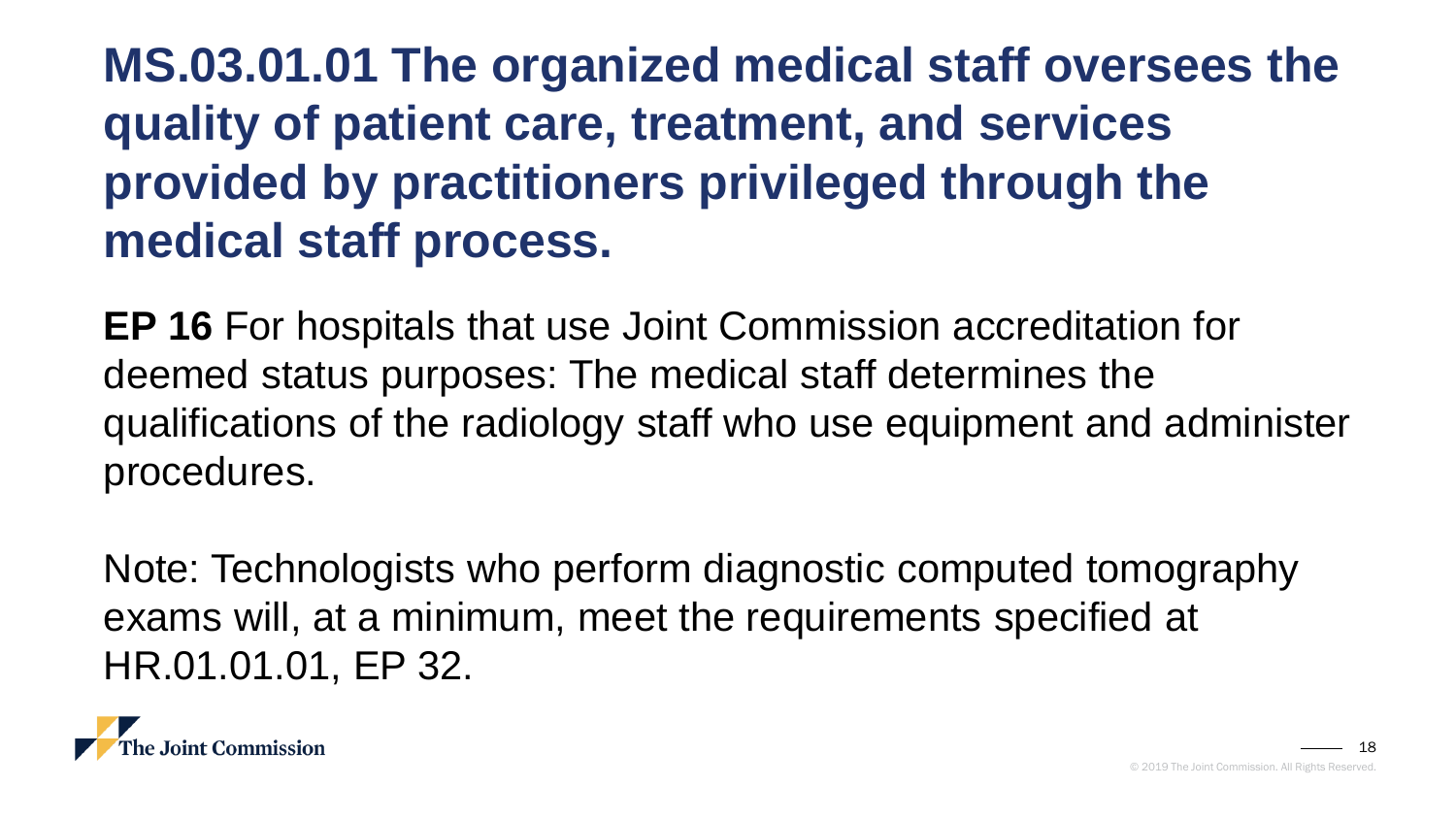**MS.06.01.03 The hospital collects information regarding each practitioner's current license status, training, experience, competence, and ability to perform the requested privilege.**

**EP 1** The hospital credentials applicants using a clearly defined process.

**EP 9** For hospitals that use Joint Commission accreditation for deemed status purposes: A full-time, part-time, or consulting radiologist who is a doctor of medicine or osteopathy qualified by education and experience in radiology supervises ionizing radiology services.

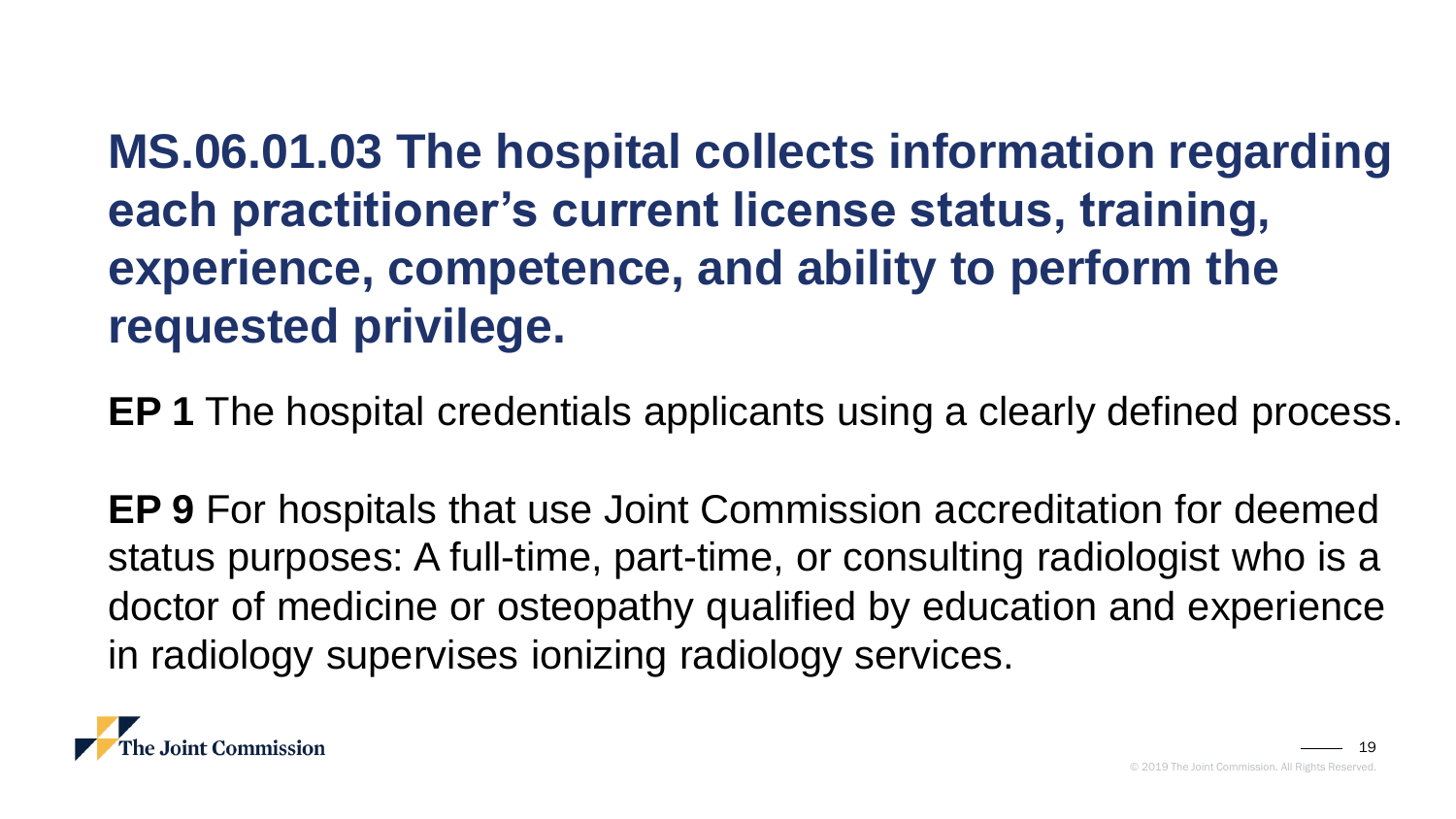If you answer 'YES' in response to are you meeting the standards listed above…

The next question should be….. "How do you know?"

Practitioners and staff are qualified and able to answer any questions about operation of the fluoroscopic equipment that they use and methods to optimize radiation dose and imaging processes for the procedures that they perform.

**The goal is the same, the process to arrive there is the organization's responsibility. This final approach is less prescriptive and allows the organization to tailor the process that best fits their situation.**

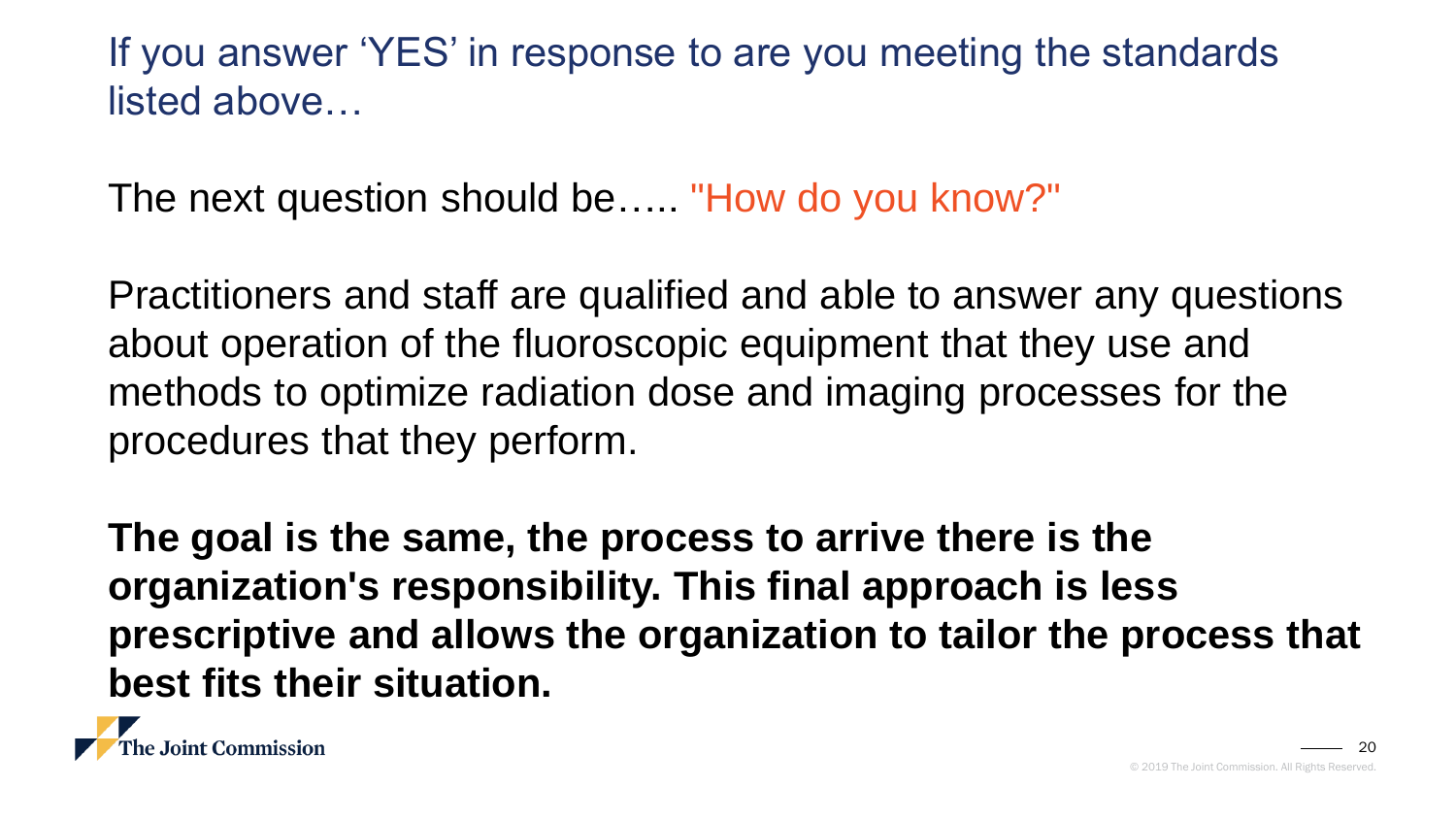#### LD.04.01.05: Effectively manages programs, services, sites or departments:

−EP 25: Designates an individual to serve as **radiation safety officer** responsible of making certain that radiologic services are provided in accordance with law, regulation, and organizational policy. Necessary authority and leadership support to:

- ‒ Monitor/verify compliance with established radiation safety practices (monitoring oversight)
- Provide recommendation for improved radiation safety
- Intervene as needed to stop unsafe practices
- ‒ Implement corrective action

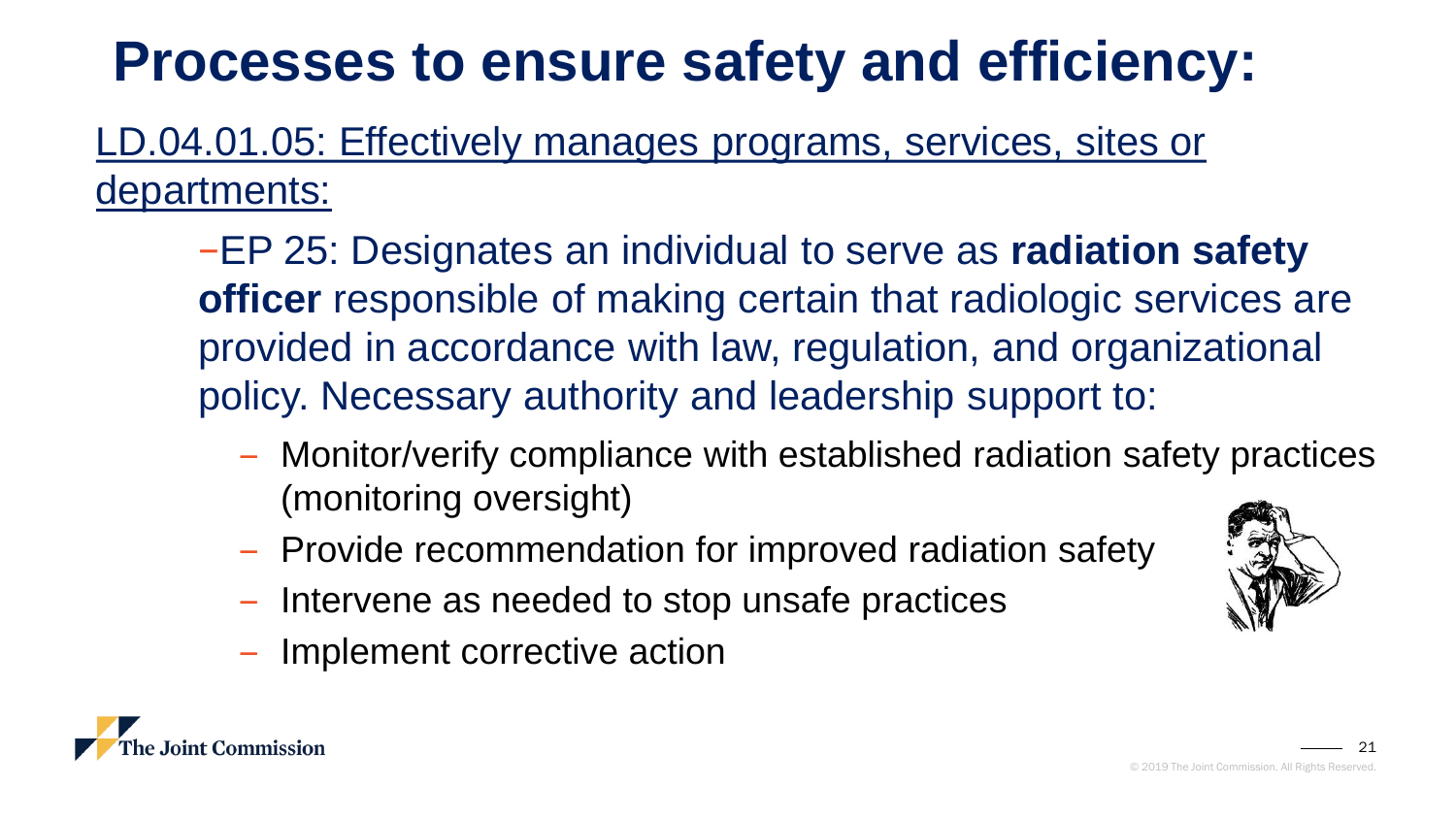#### **(little) r (little) s (little) o**

#### The organization designates this individual.

(Remember HR.01.06.01 Staff are competent to perform their responsibilities.) (Remember 'How d you know?)

This **may be** the same individual (but **may not be**) who is the (Big) **R** (Big) **S** (Big) **O a**pproved by the Nuclear Regulatory Commission or agreement state. These entities that **LICENSE** radioactive material have very specific education, training and experience requirements.

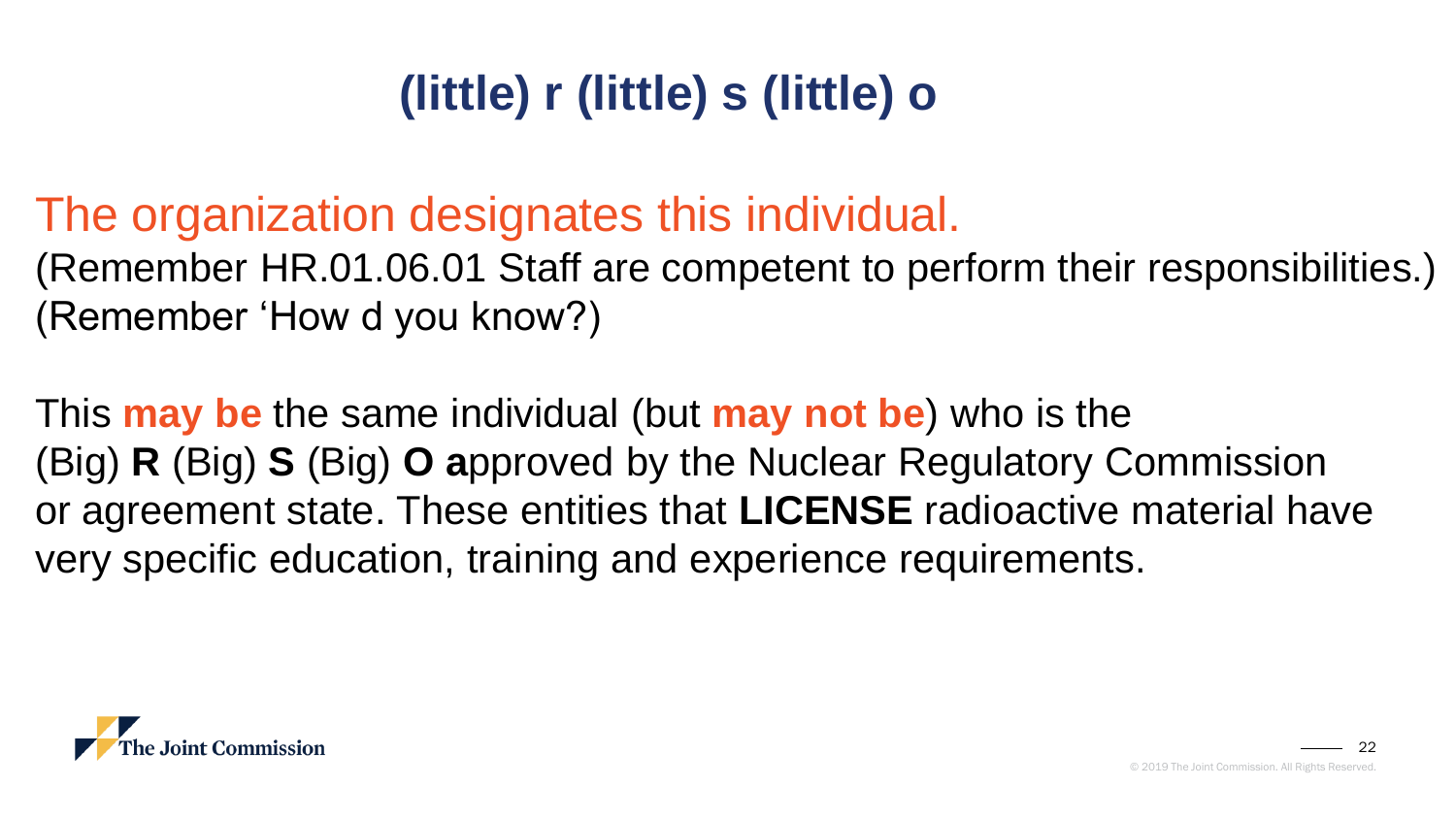#### PC.01.02.15: Provides for diagnostic testing:



−EP 13: For organizations that provide fluoroscopic services: Cumulative-air kerma or kerma-area product documented in retrievable format. Equipment cannot display above – fluoroscopy time & number of spot films





Doesn't apply to fluoroscopy equipment used for therapeutic radiation treatment planning/delivery or (7/1/2019) fluoroscopy equipment classified as a mini C-arm

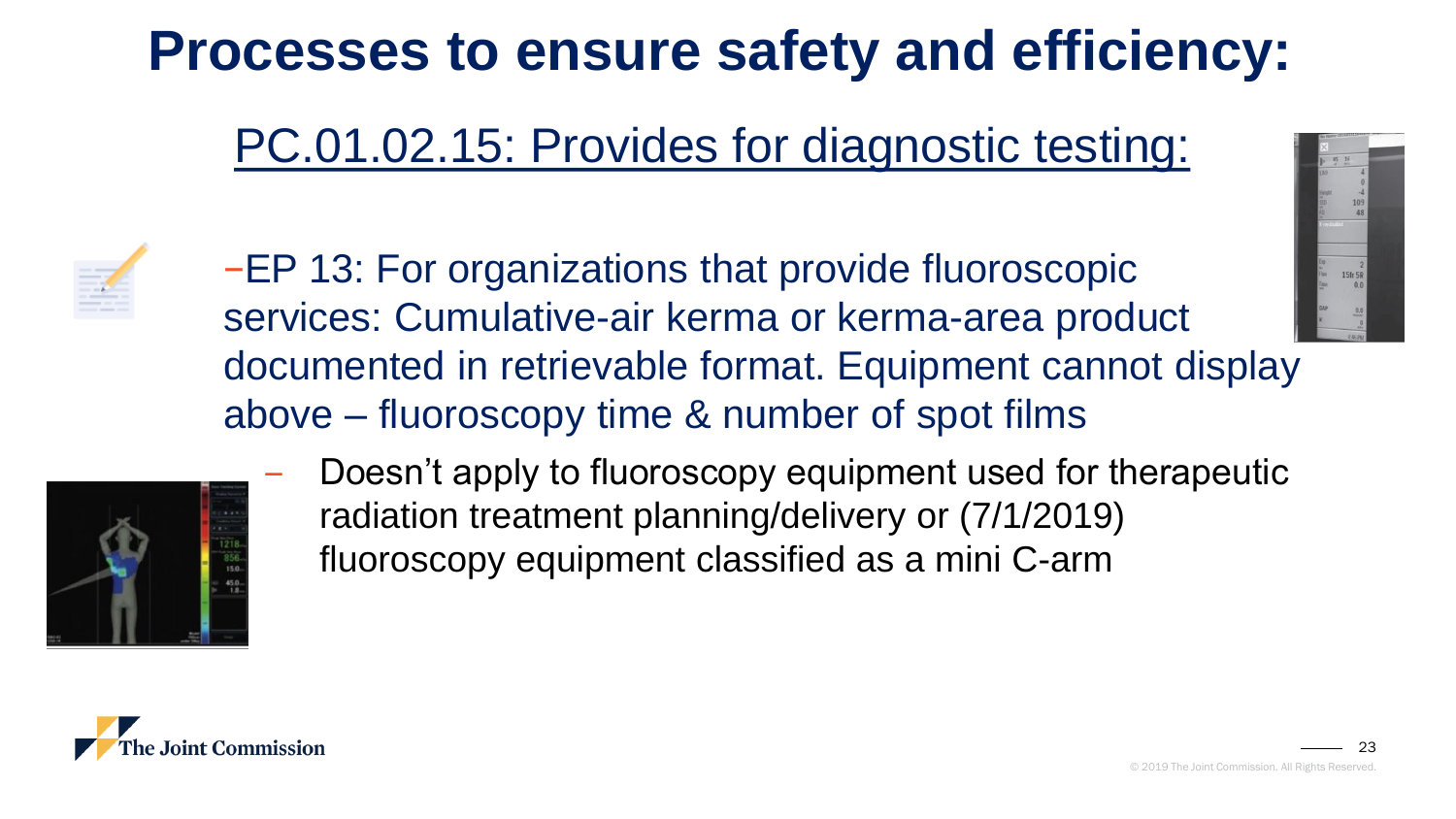#### PC.02.01.01: Provides care, treatment and services for each patient:

−EP 30: For organizations that provide fluoroscopic services: Identifies radiation exposure and skin dose levels, that if exceeded, trigger further review and/or patient evaluation to assess for adverse radiation effects

‒ Note 2: Thresholds may be based on metrics such as referenceair kerma, cumulative-air kerma, kerma-area product or fluoroscopy time

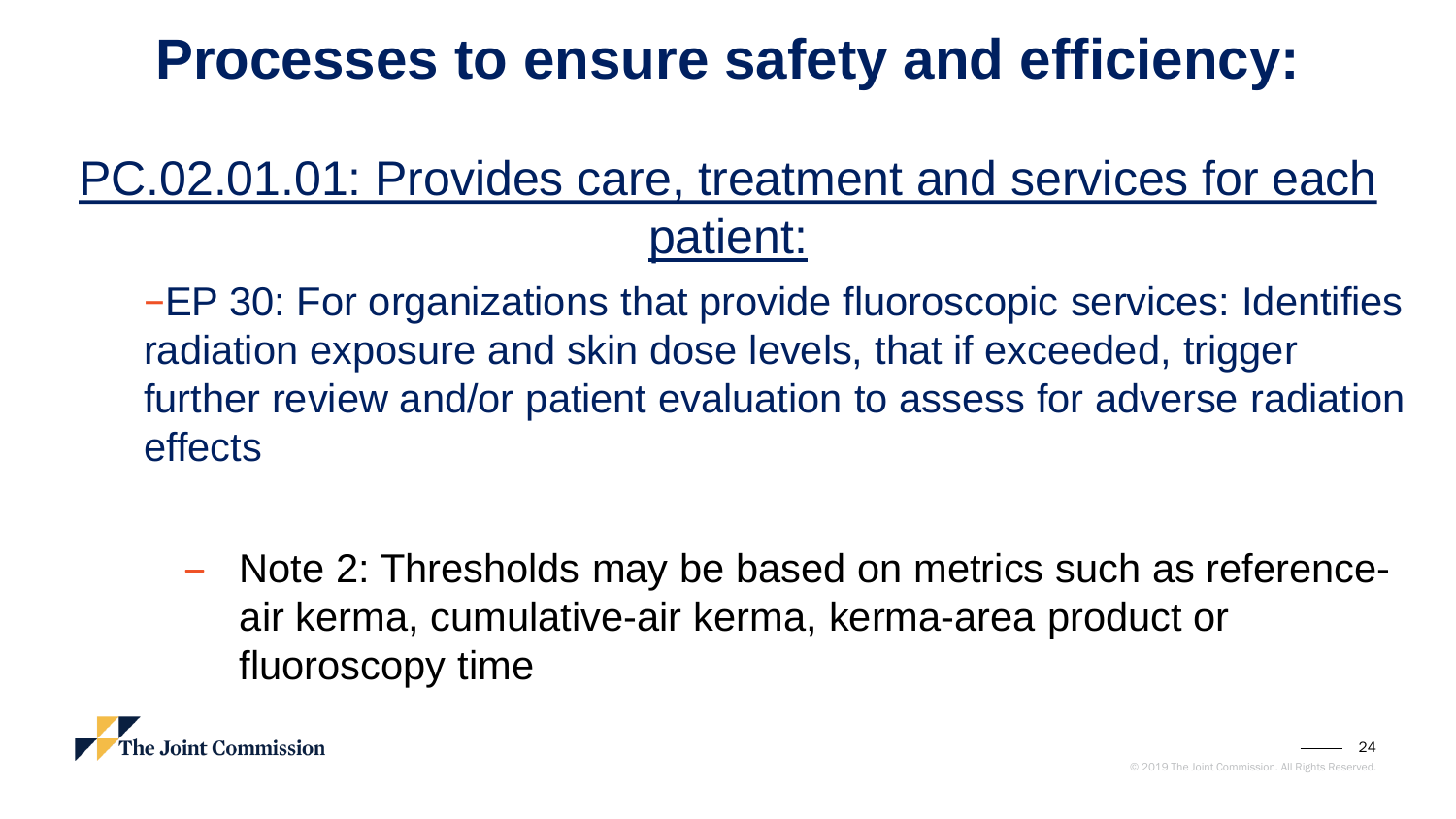PI.02.01.01: Compiles and analyzes data:

−EP 20: For organizations that provide fluoroscopic services: Reviews and analyzes instances where the radiation exposure and skin dose thresholds identified by the organization are exceeded.

- Note: Radiation exposure thresholds may be based on metrics such as reference-air kerma, cumulative-air kerma, kerma-area product or fluoroscopy time (See also PC.02.01.01, EP 30)



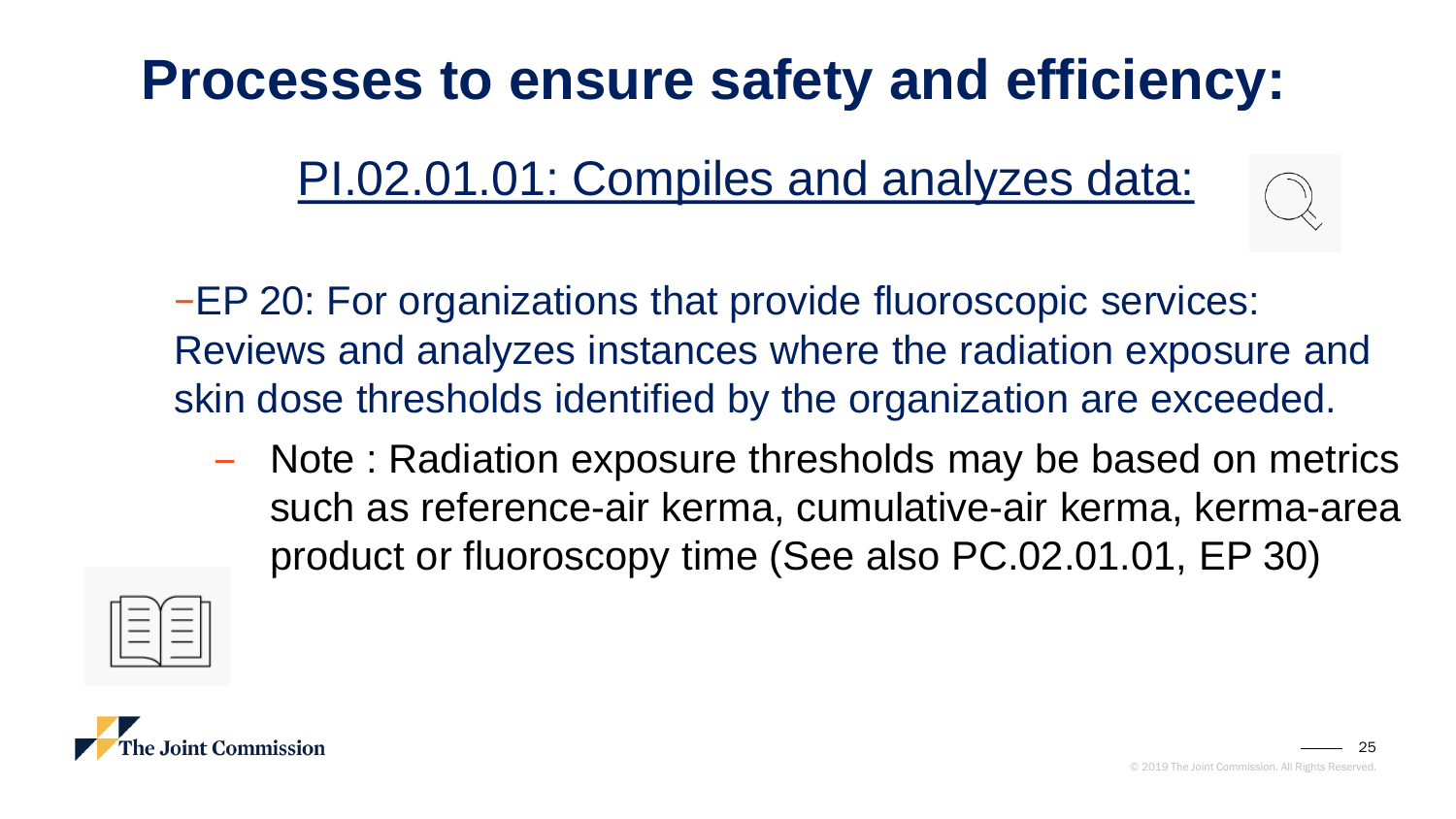

# Imaging RFIs 2018, Q1 2019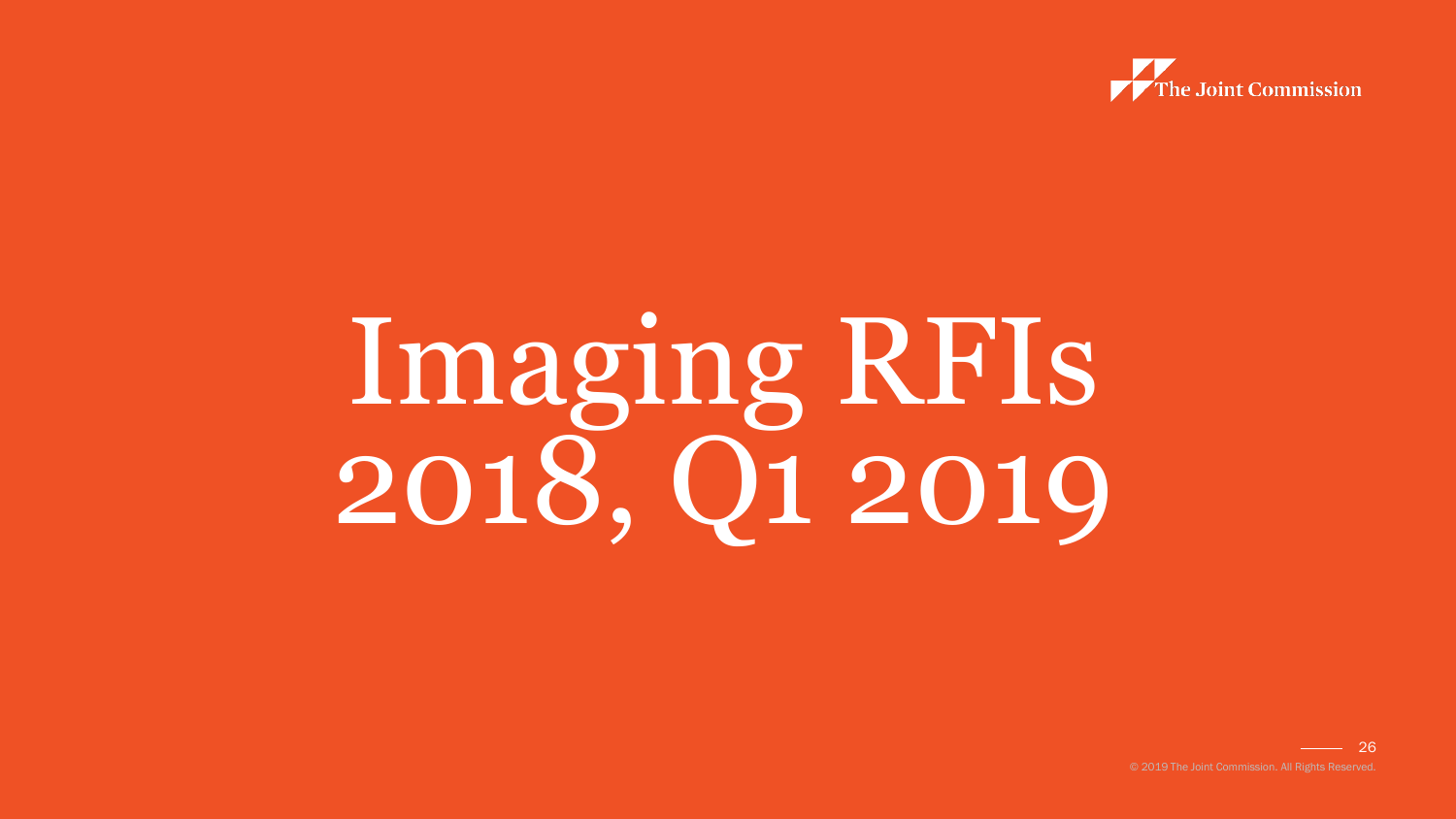

## EPs SCORED BY MODALITY 2018-Q1 2019

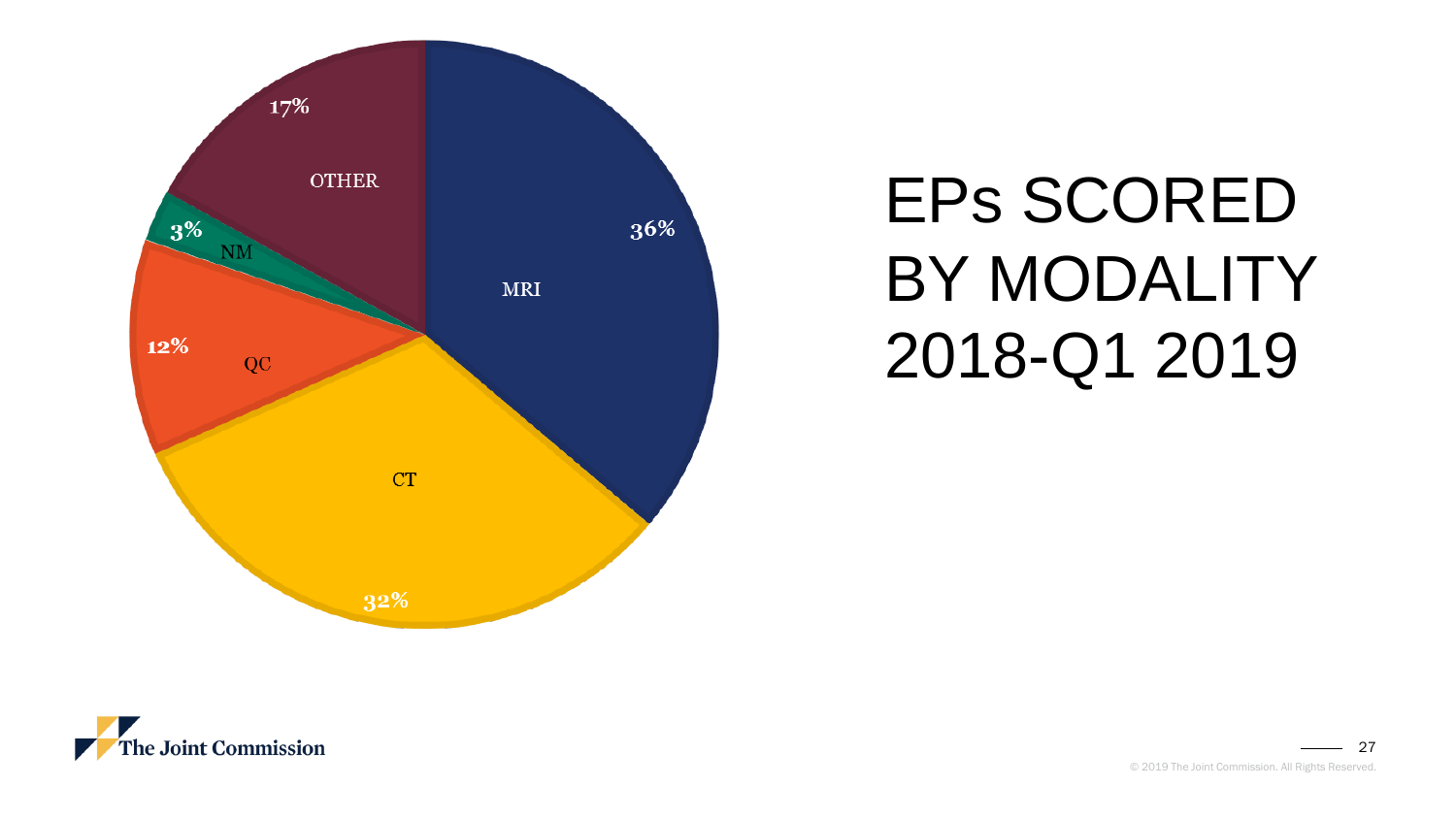#### MRI Data

#### 2018-Q1 2019



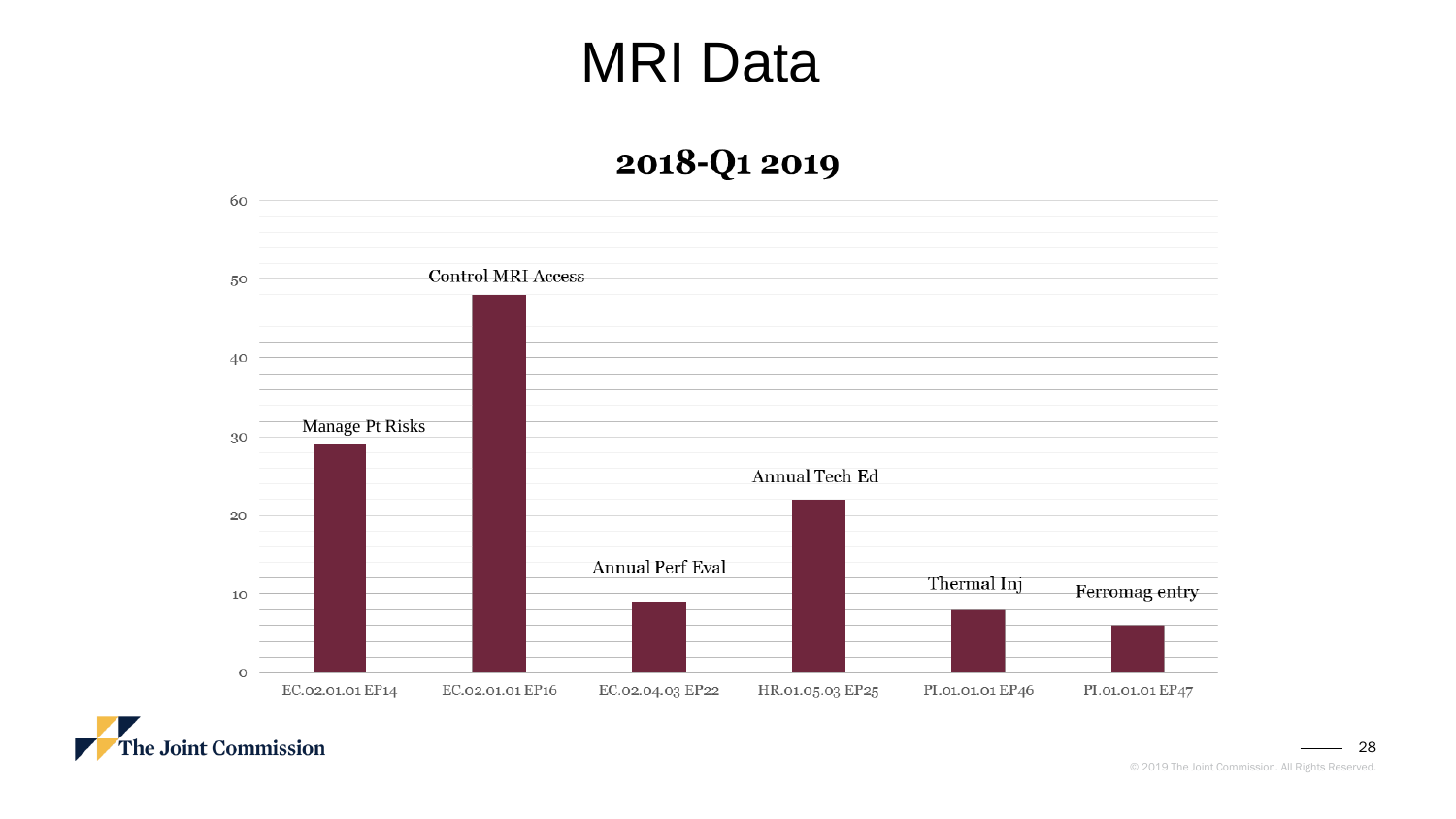#### **CT Data**

#### 2018-Q1 2019



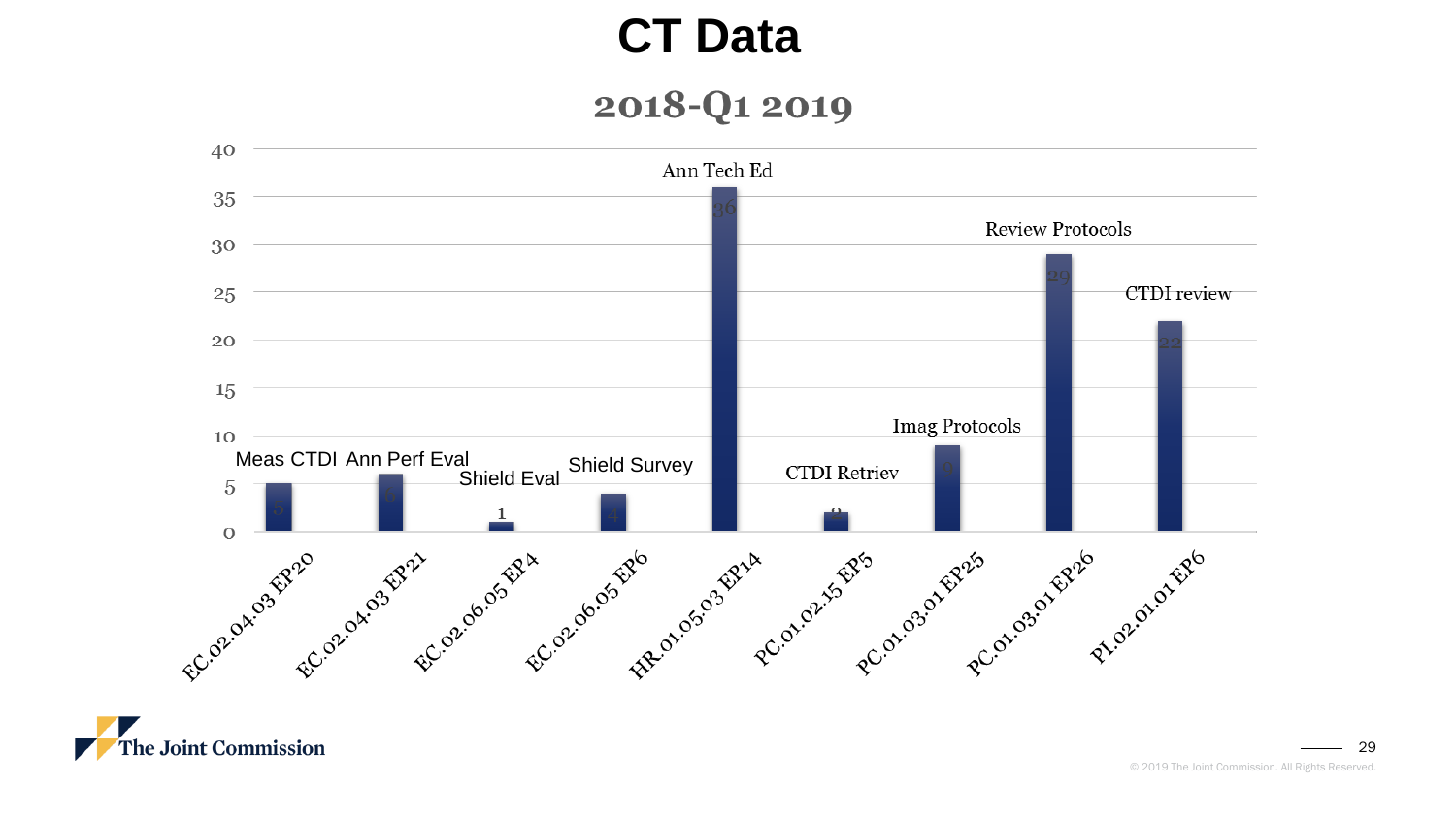

## Surveyor Observations / Comments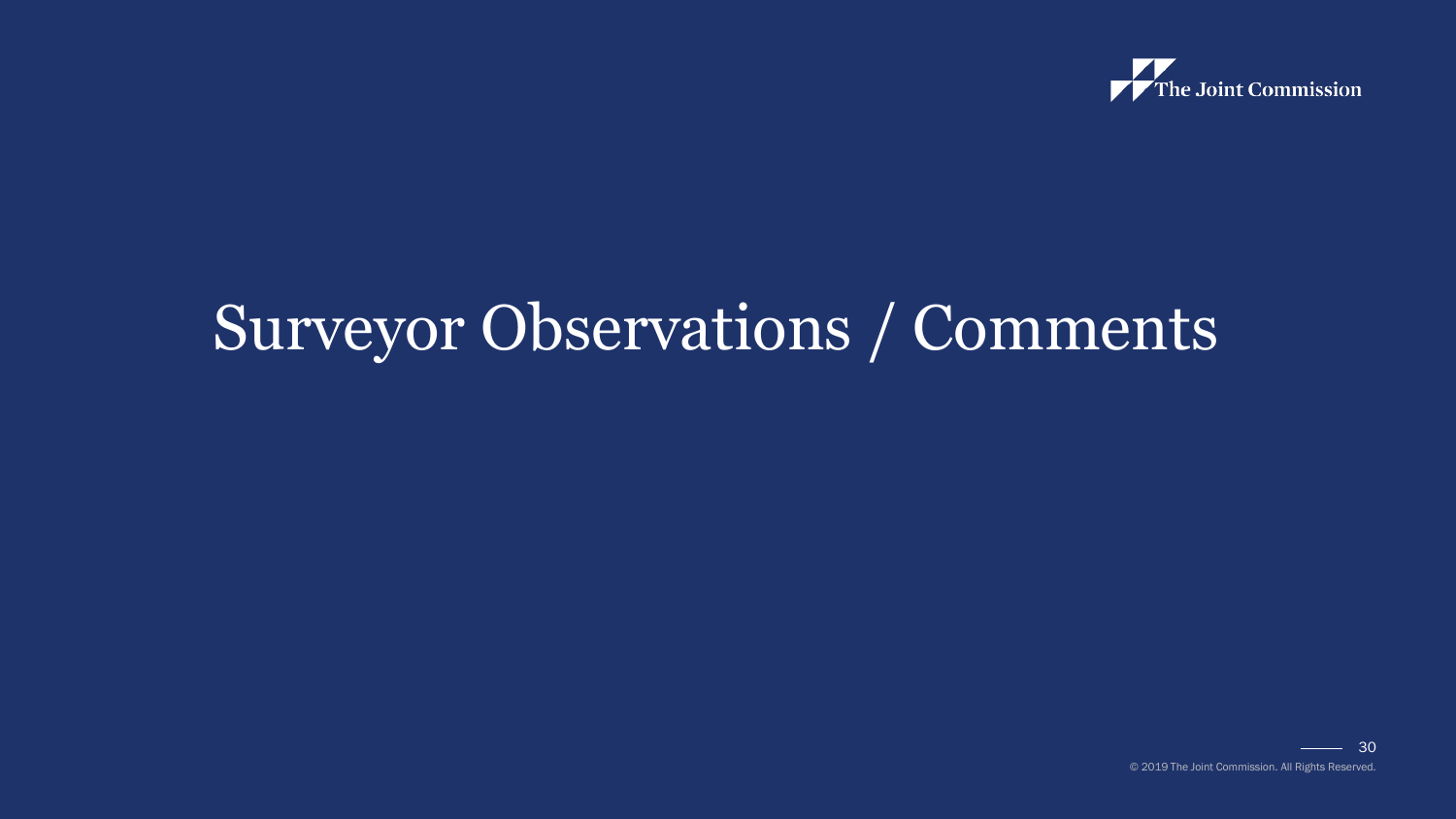## **Observations/Comments:**

- − Missing/ incomplete CT QC data
- − Missing MRI QC
- − Performance testing outside +/- 30 days
- − Failed ACR item; no documentation of correction
- − Changed kV 100-120 did not retest
- − Knee MRI coil malfunction not corrected
- − Annual MRI performance evaluation not done
- − Misrepresentation of data; blanks after signature [look at forms]**Joint Commission** 31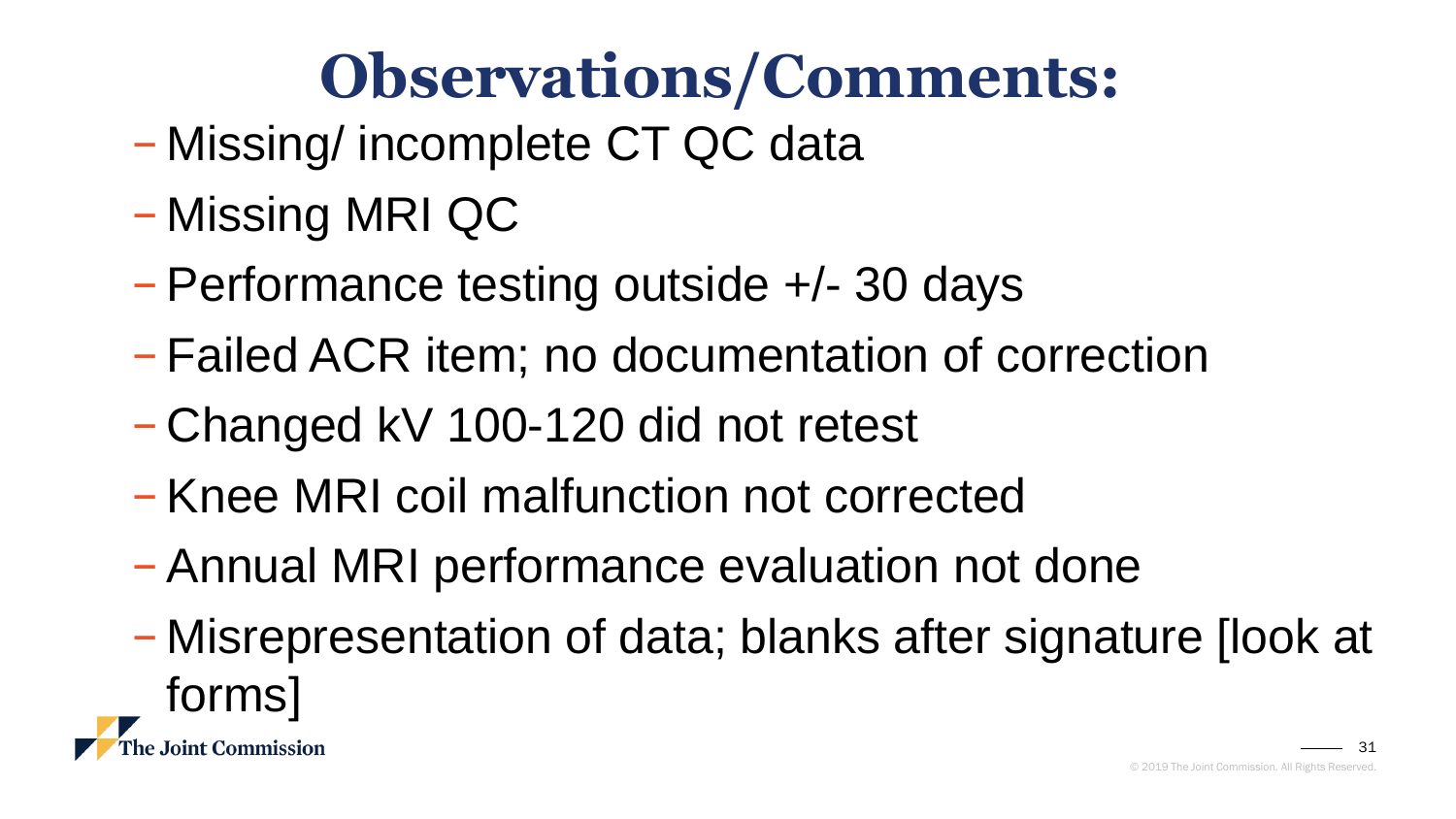## **Observations/ Comments:**

- − NM monitor didn't have SMPTE; couldn't test
- − No annual NM performance evaluation
- − CT: no shielding calculation or surveys
- − Documentation of physicist's qualifications
- − No annual CT tech training
- − NM doses not being checked
- − Contrast –handwritten protocol taped to cabinet
- − No contrast protocol for RT CT simulator

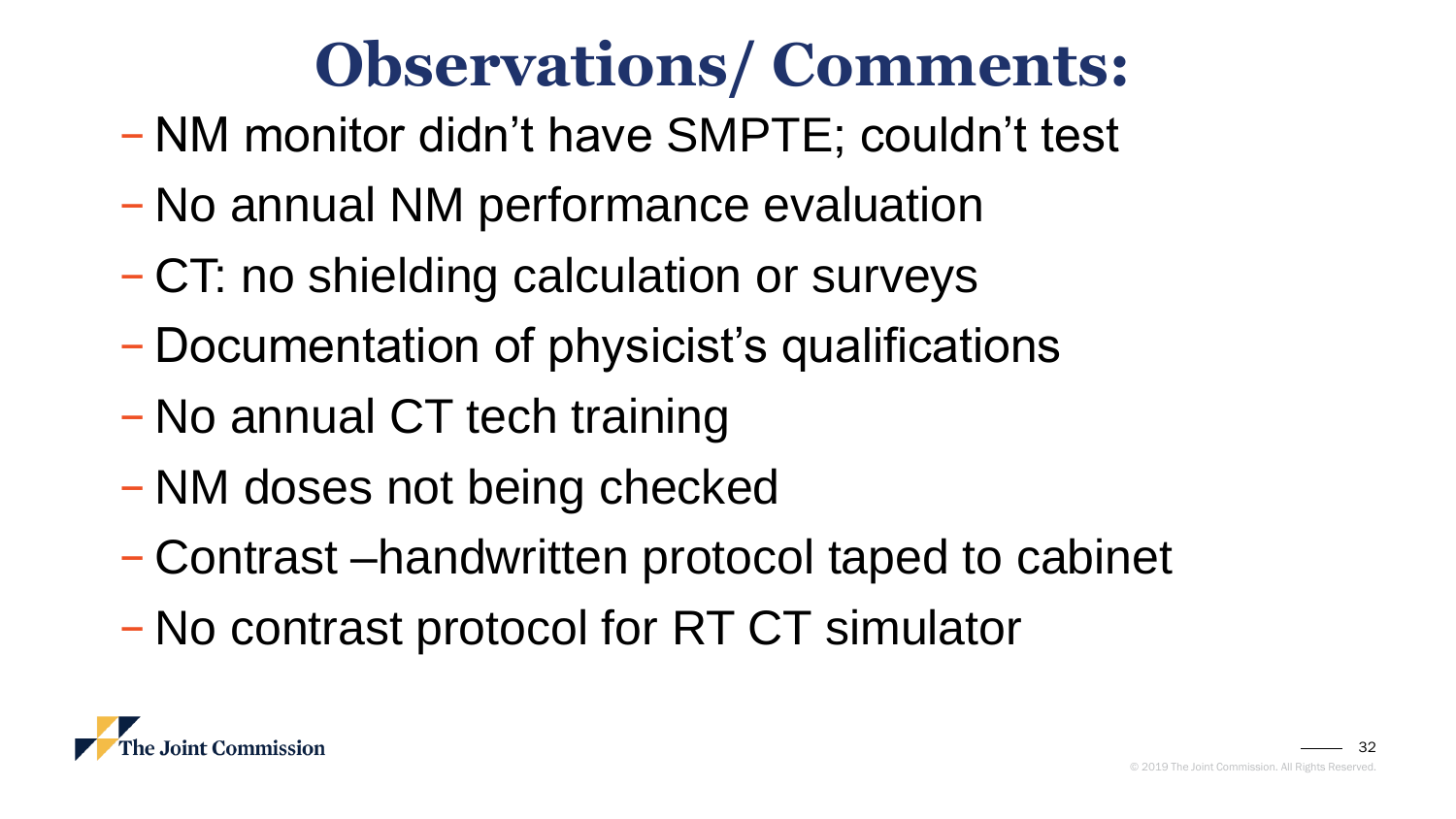## **Observations/ Comments:**

- − MS no confirmation of approval for qualifications of NM staff
- − MS no confirmation NM director
- − MS.03.01.01 The organized medical staff oversees the quality of patient care, treatment, and services provided by practitioners privileged through the medical staff process.

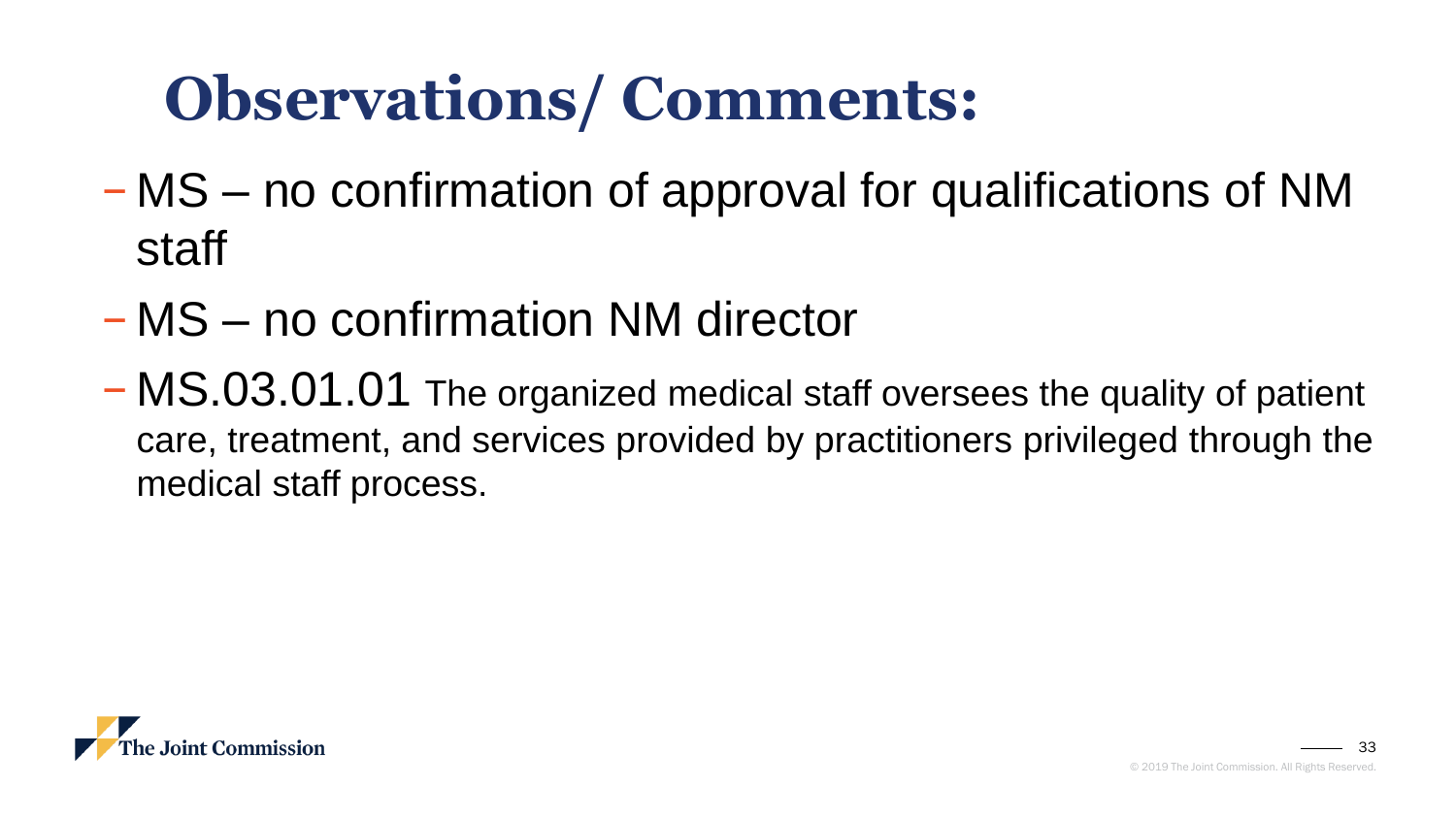

## Two Additional Thoughts……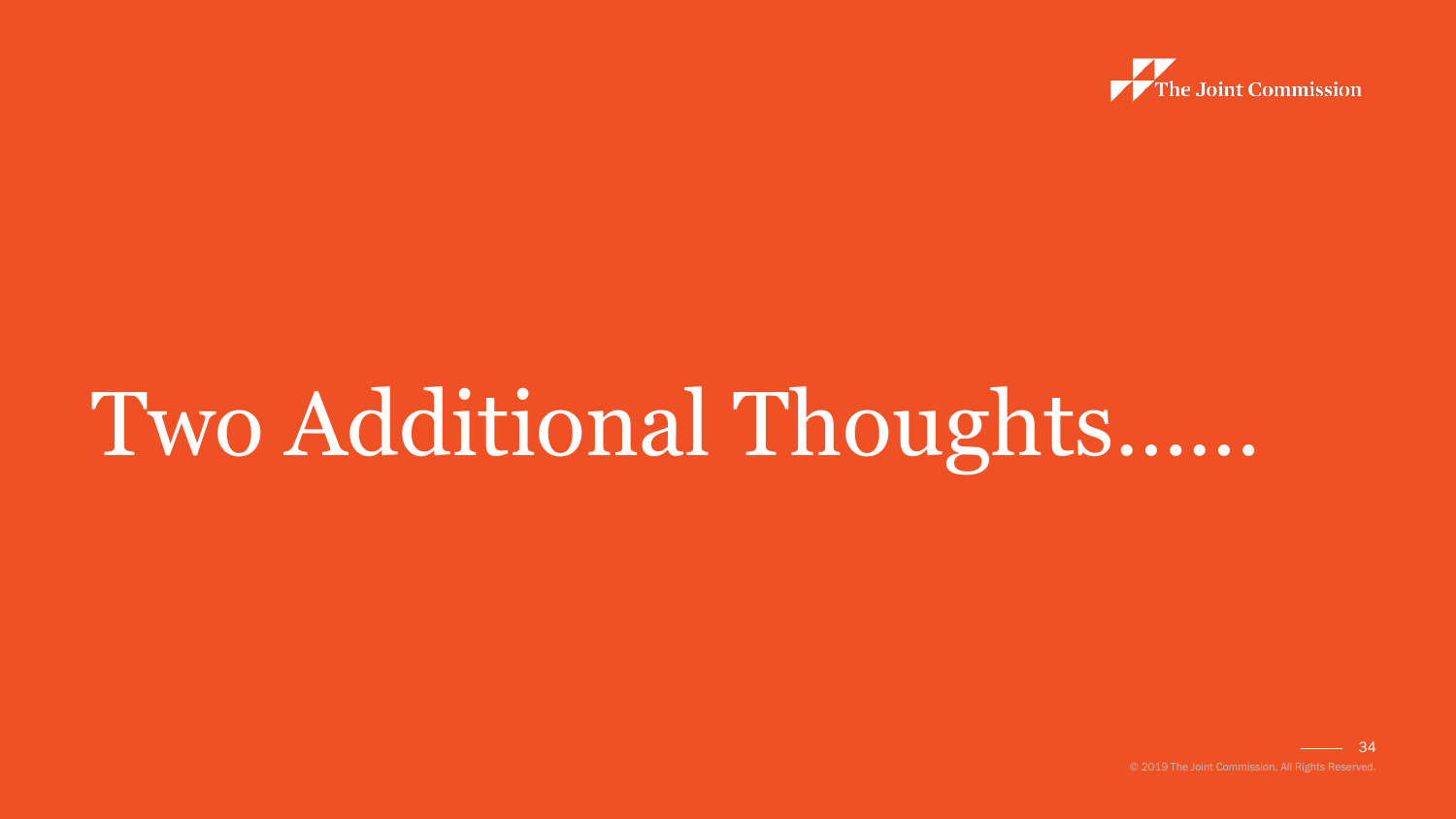#### **About those eggs……**





•**74<sup>°</sup>C (165<sup>°</sup>F):** Microwave egg and egg-containing dishes to 74<sup>°</sup>C (165<sup>°</sup>F) and let stand covered for two minutes •**68°C (155°F):** Cook foods prepared with raw shell eggs not broken for immediate service to 68°C (155°F) for 15 seconds

•**63<sup>°</sup>C (145<sup>°</sup>F):** Cook raw shell eggs broken for immediate service to 63<sup>°</sup>C (145<sup>°</sup>F) for 15 seconds

•**60°C (140°F):** Hold cooked eggs and egg-containing foods hot at 60°C (140°F) or above

How do you know?

#### **Hand Hygiene Alert**

**Effective January 1, 2018, for all accreditation programs**, any observation by surveyors of *individual* failure to perform hand hygiene in the process of direct patient care will be cited as a deficiency resulting in a Requirement for Improvement

(RFI) under Infection Prevention and Control (IC) Standard IC.02.01.01, EP 2: "The [organization] uses standard precautions, including the use of personal protective equipment, to reduce the risk of infection." Surveyors also will continue surveying an organization's hand hygiene *program* to National Patient Safety Goal PSG.07.01.01.

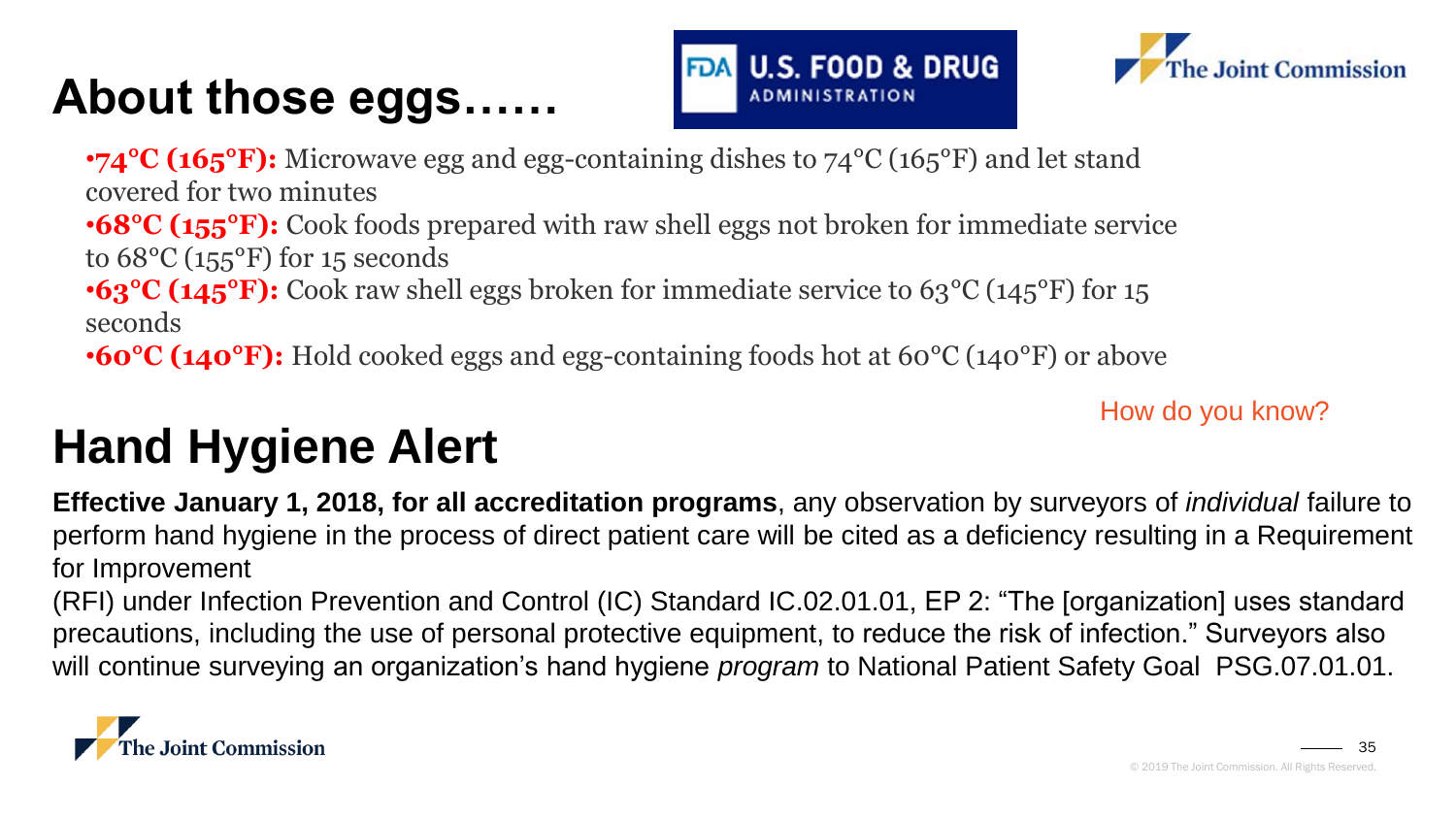#### Wait a minute.... just thought of two more!

Surveyor score –

- Air pressure relationships
	- Look at ANSI/ASHRAE/ASHE Standard 170-2008: Table 7-1 Design Parameters
	- Laboratory, nuclear medicine: negative to adjacent areas, room air exhausted directly to Outdoors
- X-ray(surgery/critical care and catheterizations): positive to adjacent areas Blocked breakers and panels

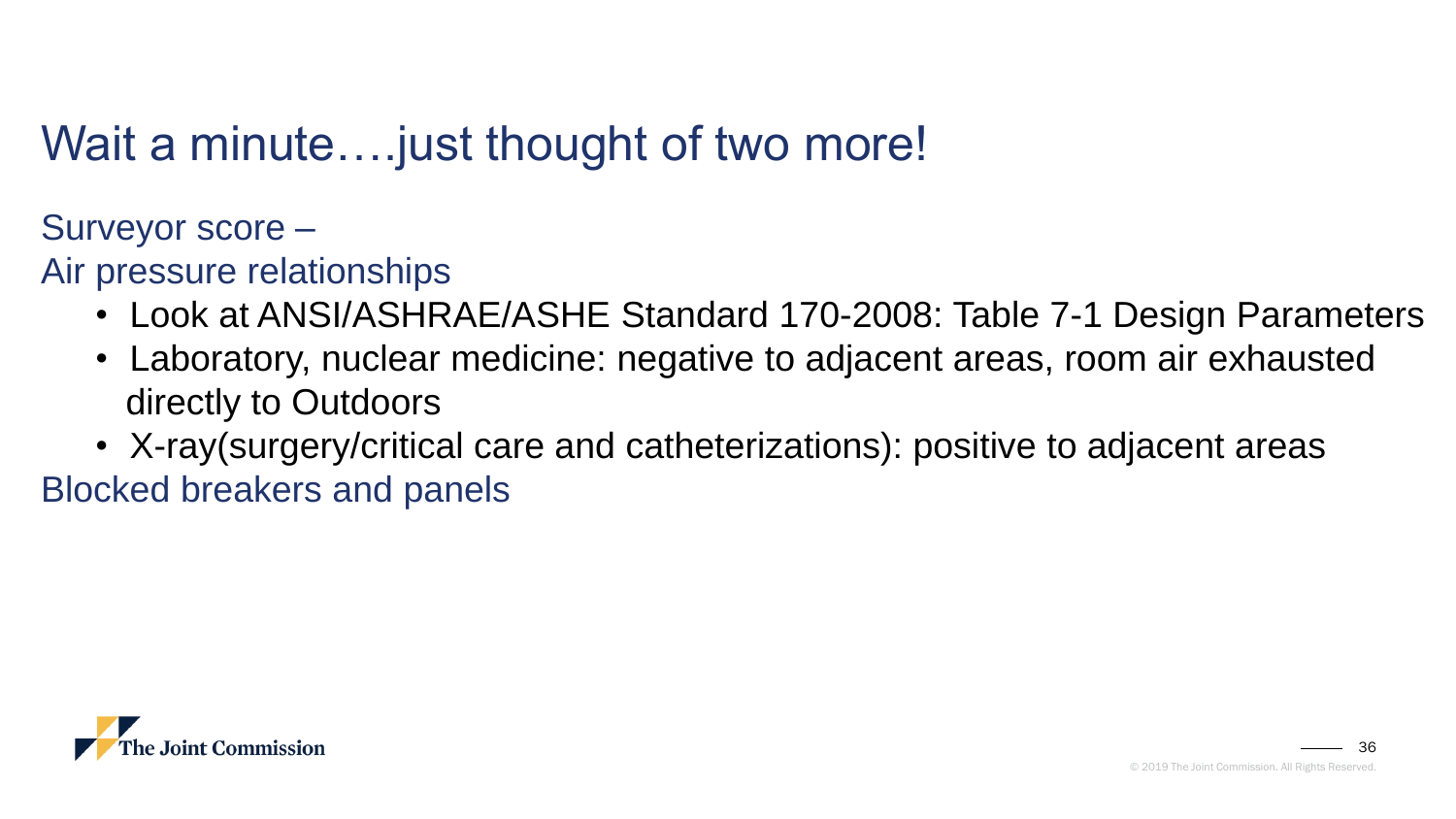

## Questions?